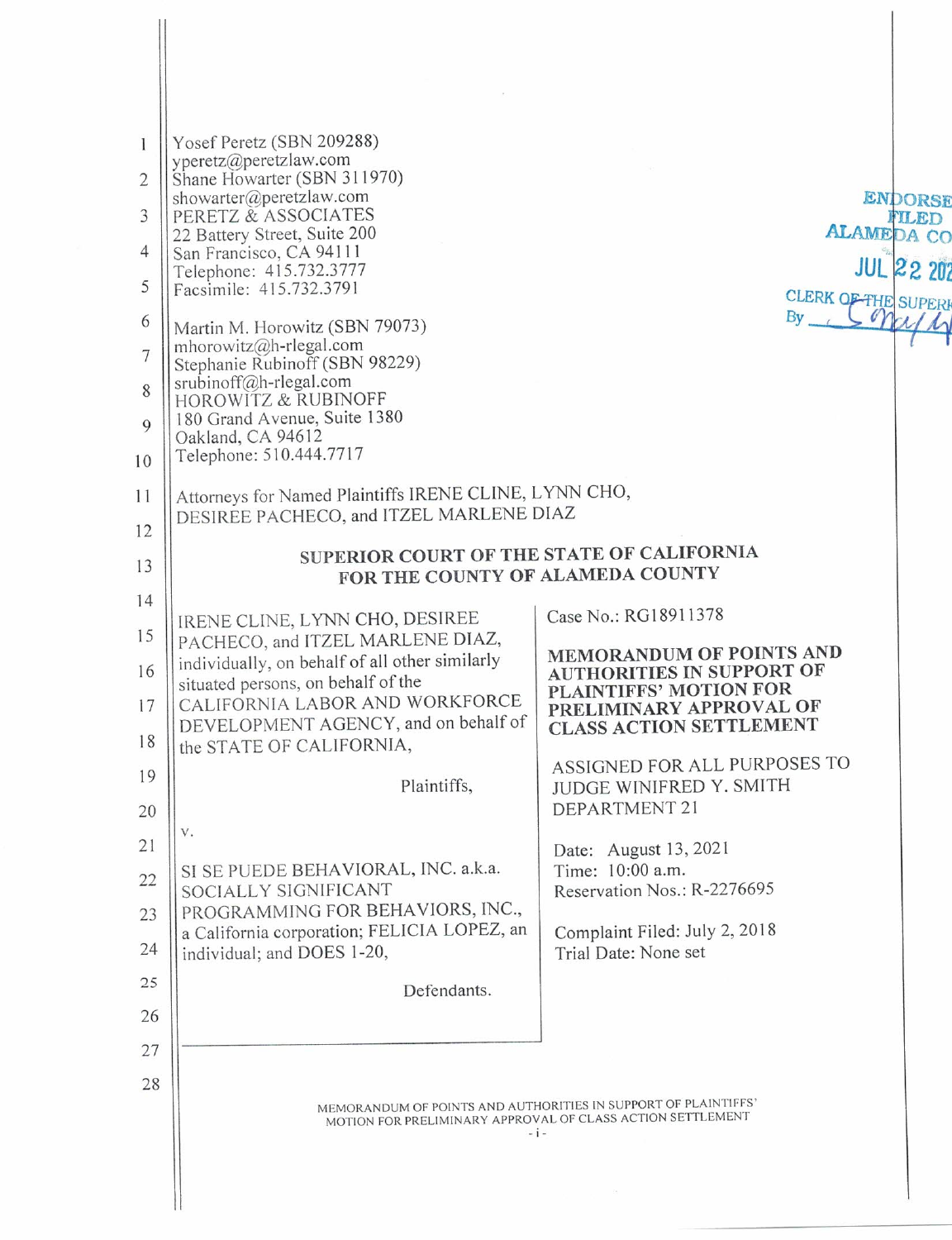| 1                    | <b>TABLE OF CONTENTS</b> |                 |                                                                                                                                         |  |
|----------------------|--------------------------|-----------------|-----------------------------------------------------------------------------------------------------------------------------------------|--|
| 2                    | I.                       |                 |                                                                                                                                         |  |
| 3                    | II.                      |                 |                                                                                                                                         |  |
| 4<br>5               | III.                     |                 |                                                                                                                                         |  |
| 6                    |                          | A.              |                                                                                                                                         |  |
| 7                    |                          | <b>B.</b>       |                                                                                                                                         |  |
| $\mathcal{C}$ .<br>8 |                          |                 |                                                                                                                                         |  |
| 9                    |                          | D.              |                                                                                                                                         |  |
| E.<br>10             |                          |                 |                                                                                                                                         |  |
| 11                   |                          | F.              |                                                                                                                                         |  |
| 12                   | IV.                      |                 | THE COURT SHOULD PRELIMINARILY APPROVE THE SETTLEMENT  - 8 -                                                                            |  |
| 13                   |                          | A.              | THE SETTLEMENT WAS NEGOTIATED AT ARM'S LENGTH 8 -                                                                                       |  |
| 14                   |                          | <b>B.</b>       | THE SETTLEMENT IS REASONABLE IN LIGHT OF THE LITIGATION                                                                                 |  |
| 15<br>16             |                          | $\mathcal{C}$ . | DESIGNATED FOR CLASS REPRESENTATIVE<br><b>THE</b><br>AMOUNT                                                                             |  |
| 17                   |                          | D.              | THE REQUESTED ATTORNEYS' FEES AND COSTS ARE REASONABLE -<br>$12 -$                                                                      |  |
| 18<br>19             |                          | Ε.              | THE PROPOSED NOTICE IS ADEQUATE AND MEETS ALL NECESSARY                                                                                 |  |
| 20                   |                          | F.              | CLASS MEMBERS HAVE THE OPPORTUNITY TO OPT OUT OR OBJECT-<br>$17 -$                                                                      |  |
| 21<br>22             | V.                       |                 |                                                                                                                                         |  |
| 23                   | VI.                      |                 |                                                                                                                                         |  |
| 24                   |                          |                 |                                                                                                                                         |  |
| 25                   |                          |                 |                                                                                                                                         |  |
| 26                   |                          |                 |                                                                                                                                         |  |
| 27                   |                          |                 |                                                                                                                                         |  |
| 28                   |                          |                 |                                                                                                                                         |  |
|                      |                          |                 | MEMORANDUM OF POINTS AND AUTHORITIES IN SUPPORT OF PLAINTIFFS'<br>MOTION FOR PRELIMINARY APPROVAL OF CLASS ACTION SETTLEMENT<br>$-ii -$ |  |

Ш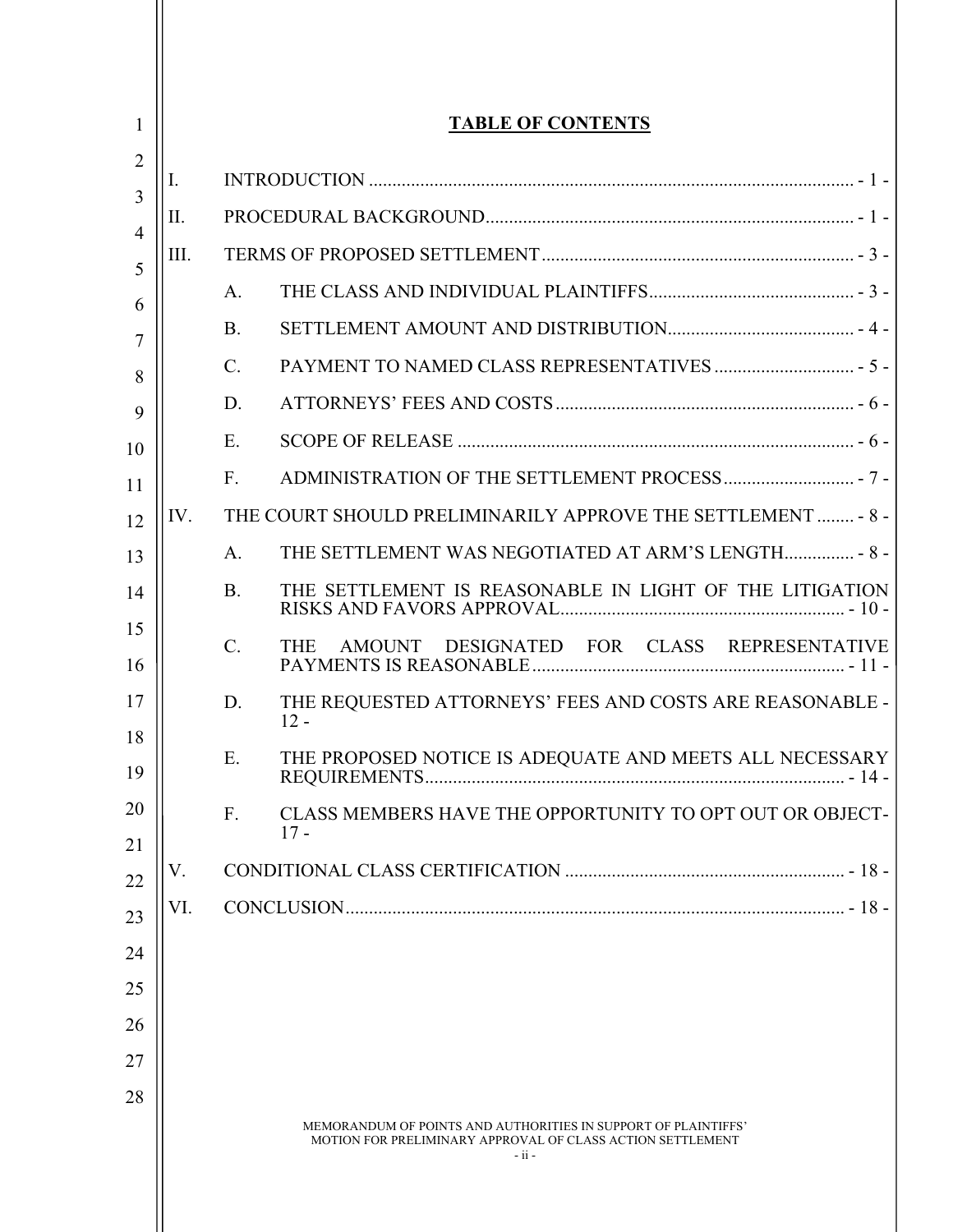| 1              | <u>ABLE OF AUTHORITIES</u>                                                                     |  |  |
|----------------|------------------------------------------------------------------------------------------------|--|--|
| $\overline{2}$ | <b>CASES</b>                                                                                   |  |  |
| $\overline{3}$ | 7-Eleven Owners for Fair Franchising v. Southland Corp. (2000) 85 Cal. App. 4th 1135 - 8 -     |  |  |
| $\overline{4}$ |                                                                                                |  |  |
| 5              | Clark v. American Residential Services LLC (2009) 175 Cal. App. 4th 785  11 -                  |  |  |
| 6              |                                                                                                |  |  |
| 7              |                                                                                                |  |  |
| 8              |                                                                                                |  |  |
| 9              | In re Cellphone Termination Fee Cases (2010) 186 Cal. App. 4th 1380 11 -                       |  |  |
| 10             |                                                                                                |  |  |
| 11             |                                                                                                |  |  |
| 12             |                                                                                                |  |  |
| 13             |                                                                                                |  |  |
| 14             |                                                                                                |  |  |
| 15             |                                                                                                |  |  |
| 16             |                                                                                                |  |  |
| 17             | Munoz v. BCI Coca-Cola Bottling Co. of Los Angeles (2010) 186 Cal. App. 4th 399- 11 -          |  |  |
| 18             | North Cty. Contractor's Assn., Inc. v. Touchstone Ins. Svcs. (1994) 27 Ca1. App. 4th 1085.-8 - |  |  |
| 19             |                                                                                                |  |  |
| 20<br>21       | Ryan v. California Interscholastic Federation - San Diego Section (2001) 94 Cal. App. 4th      |  |  |
| 22             |                                                                                                |  |  |
| 23             |                                                                                                |  |  |
| 24             | Van Vranken v. Atlantic Richfield Co. (N.D. Cal. 1995) 901 F. Supp. 294 11 -                   |  |  |
| 25             |                                                                                                |  |  |
| 26             |                                                                                                |  |  |
| 27             | Zucker v. Occidental Petroleum Corp. (C.D. Cal. 1997) 968 F.Supp. 1396 12 -                    |  |  |
| 28             |                                                                                                |  |  |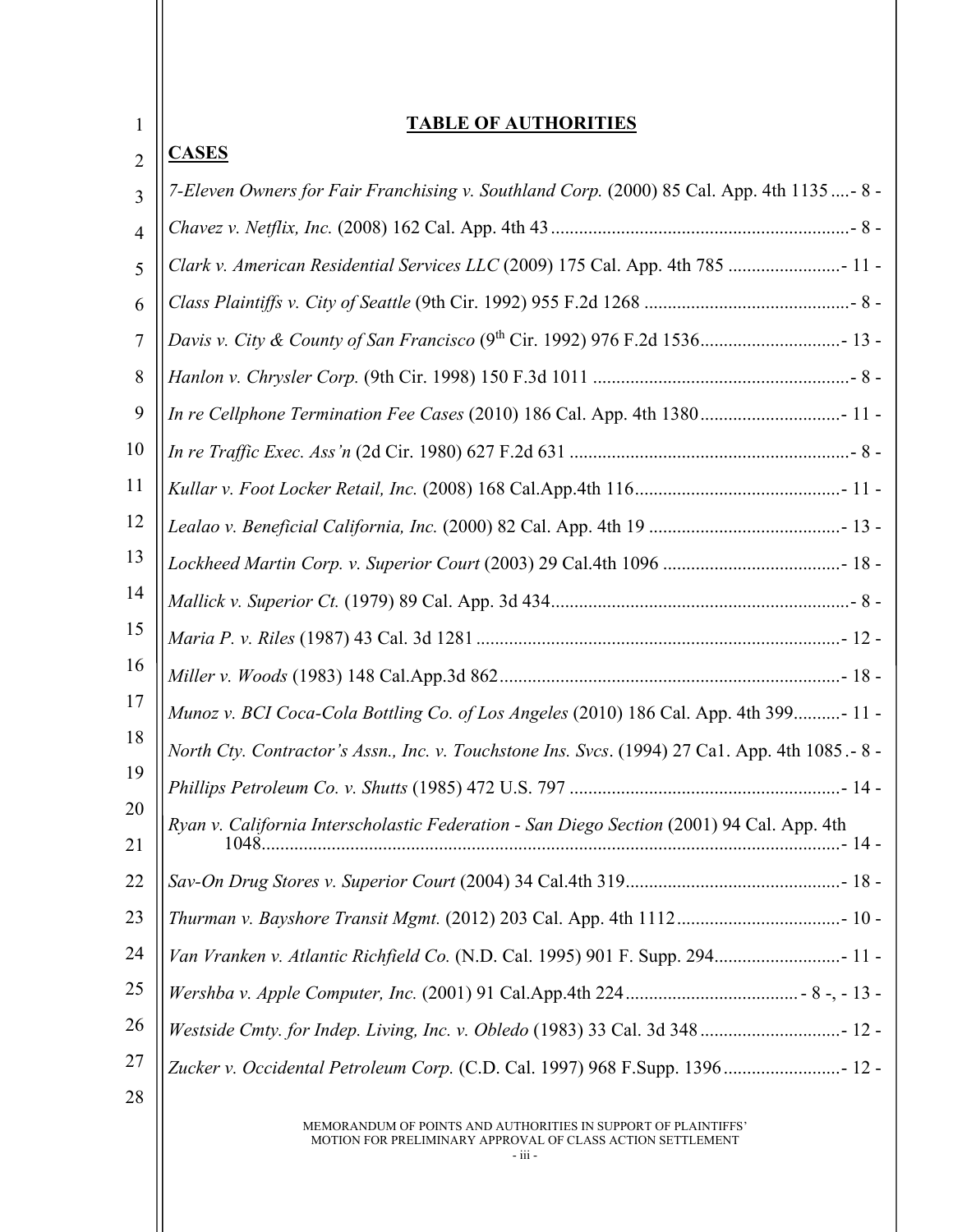| $\mathbf{1}$     | <b>STATUTES</b>                                                                                                                         |  |  |
|------------------|-----------------------------------------------------------------------------------------------------------------------------------------|--|--|
| $\overline{2}$   |                                                                                                                                         |  |  |
| $\overline{3}$   |                                                                                                                                         |  |  |
| $\overline{4}$   |                                                                                                                                         |  |  |
| $\sqrt{5}$       |                                                                                                                                         |  |  |
| 6                |                                                                                                                                         |  |  |
| $\boldsymbol{7}$ |                                                                                                                                         |  |  |
| $\, 8$           |                                                                                                                                         |  |  |
| 9                |                                                                                                                                         |  |  |
| 10               |                                                                                                                                         |  |  |
| 11               |                                                                                                                                         |  |  |
| 12               |                                                                                                                                         |  |  |
| 13               |                                                                                                                                         |  |  |
| 14               |                                                                                                                                         |  |  |
| 15               |                                                                                                                                         |  |  |
| 16               |                                                                                                                                         |  |  |
| 17               |                                                                                                                                         |  |  |
| $18\,$           |                                                                                                                                         |  |  |
| 19               |                                                                                                                                         |  |  |
| 20               |                                                                                                                                         |  |  |
| 21<br>22         |                                                                                                                                         |  |  |
| 23               |                                                                                                                                         |  |  |
| 24               |                                                                                                                                         |  |  |
| 25               |                                                                                                                                         |  |  |
| 26               |                                                                                                                                         |  |  |
| $27\,$           |                                                                                                                                         |  |  |
| $28\,$           |                                                                                                                                         |  |  |
|                  | MEMORANDUM OF POINTS AND AUTHORITIES IN SUPPORT OF PLAINTIFFS'<br>MOTION FOR PRELIMINARY APPROVAL OF CLASS ACTION SETTLEMENT<br>$-iv -$ |  |  |
|                  |                                                                                                                                         |  |  |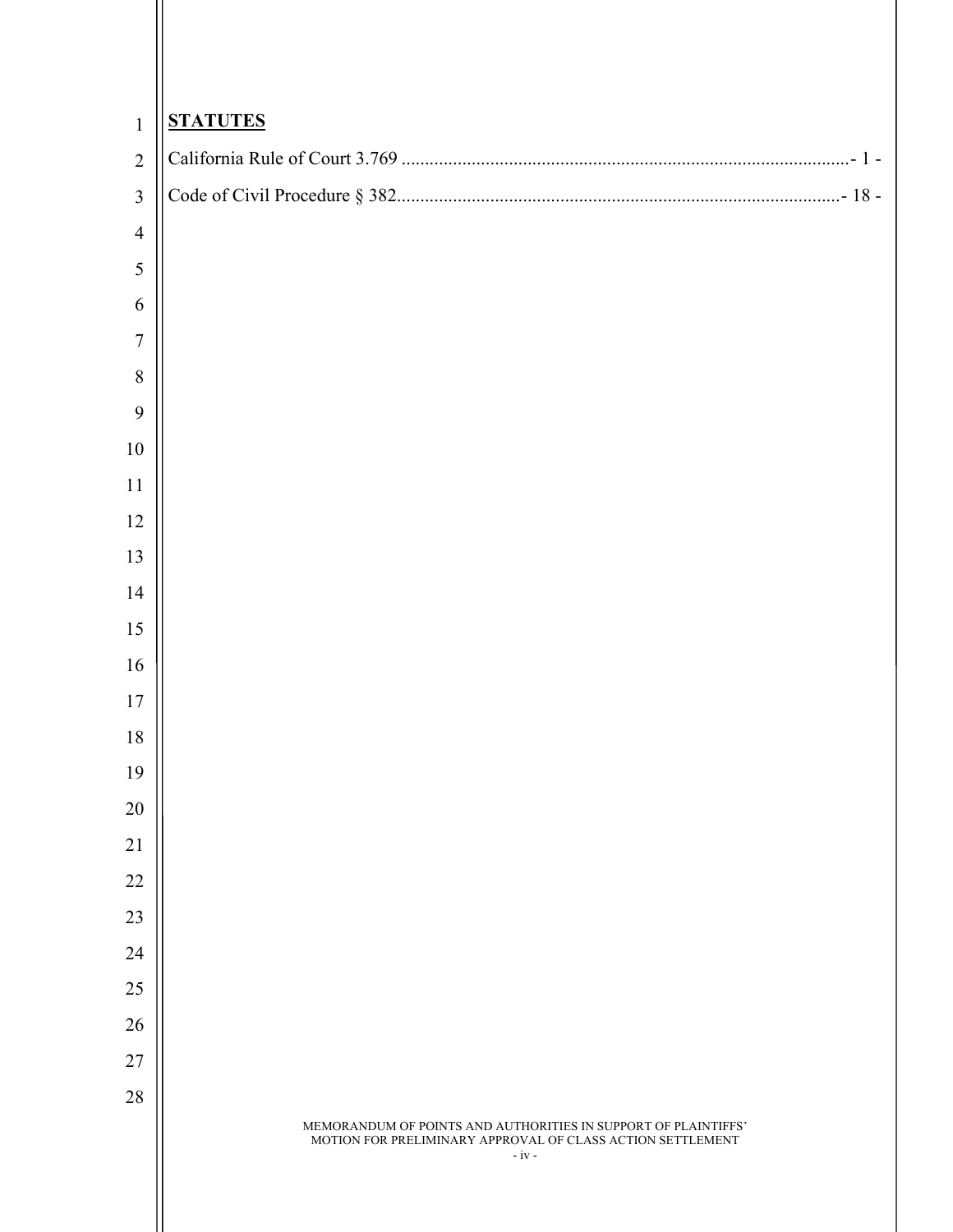#### <span id="page-4-0"></span>1 **I. INTRODUCTION**

 $\mathfrak{D}$ 3 4 5 6 7 8 9 10 This motion seeks preliminary approval of a proposed class action settlement in the amount of \$170,250.21, inclusive of attorneys' fees and costs, for all claims and causes of action brought by Named Plaintiffs IRENE CLINE ("Cline"), LYNN CHO ("Cho"), DESIREE PACHECO ("Pacheco"), and ITZEL MARLENE DIAZ ("Diaz") ("Plaintiffs" or "Named Plaintiffs") on behalf of themselves and all others similar situated, against Defendants SI SE PUEDE BEHAVIORAL, INC. a.k.a. SOCIALLY SIGNIFICANT PROGRAMMING FOR BEHAVIORS, INC. ("SSPBI"), and FELICIA LOPEZ ("Lopez") (collectively, "Defendants") according to a JOINT STIPULATION AND SETTLEMENT AGREEMENT BETWEEN PLAINTIFFS AND DEFENDANTS that was fully executed on July 22, 2021 (the "Settlement Agreement").

11 12 13 14 15 16 Plaintiffs submit that the settlement is fair and reasonable, and confers a substantial benefit upon the class, which includes approximately ninety-four (94) members (including the Named Plaintiffs). The settlement readily satisfies the standard for preliminary approval as it fairly and appropriately resolves the claims of the class in a manner that provides substantial financial relief. The eventual final fairness hearing will provide the Court with another opportunity to review the Settlement Agreement, with the benefit of class members' responses, as well as information regarding the rates of participation compared with objections.

17 18 19 20 21 22 Accordingly, pursuant to California Rule of Court 3.769, Plaintiffs respectfully request that the Court (1) grant preliminary approval of the parties' class action settlement in this matter, including but not limited to, the means of allocation and distribution of funds, and the allocations for penalties under the California Labor Code Private Attorneys General Act of 2004 ("PAGA"); (2) authorize Plaintiffs and Defendants to provide notice to the class of the settlement in the forms of the proposed notices submitted herewith; (3) approve Plaintiffs and their counsel Peretz  $\&$ Associates as class representatives; and (4) schedule a final approval hearing date.

23

#### <span id="page-4-1"></span>**II. PROCEDURAL BACKGROUND**

24 25 26 27 This putative class action was filed on July 2, 2018. [Declaration of Yosef Peretz ("Peretz Decl."), ¶ 4.] Defendants filed a joint answer on September 21, 2018, and the complaint was never amended. [*Id.*] Plaintiffs served extensive written discovery requests on Defendants shortly thereafter on November 16, 2018. [*Id.*]

28

The parties then met and conferred and agreed to attend private mediation with Pat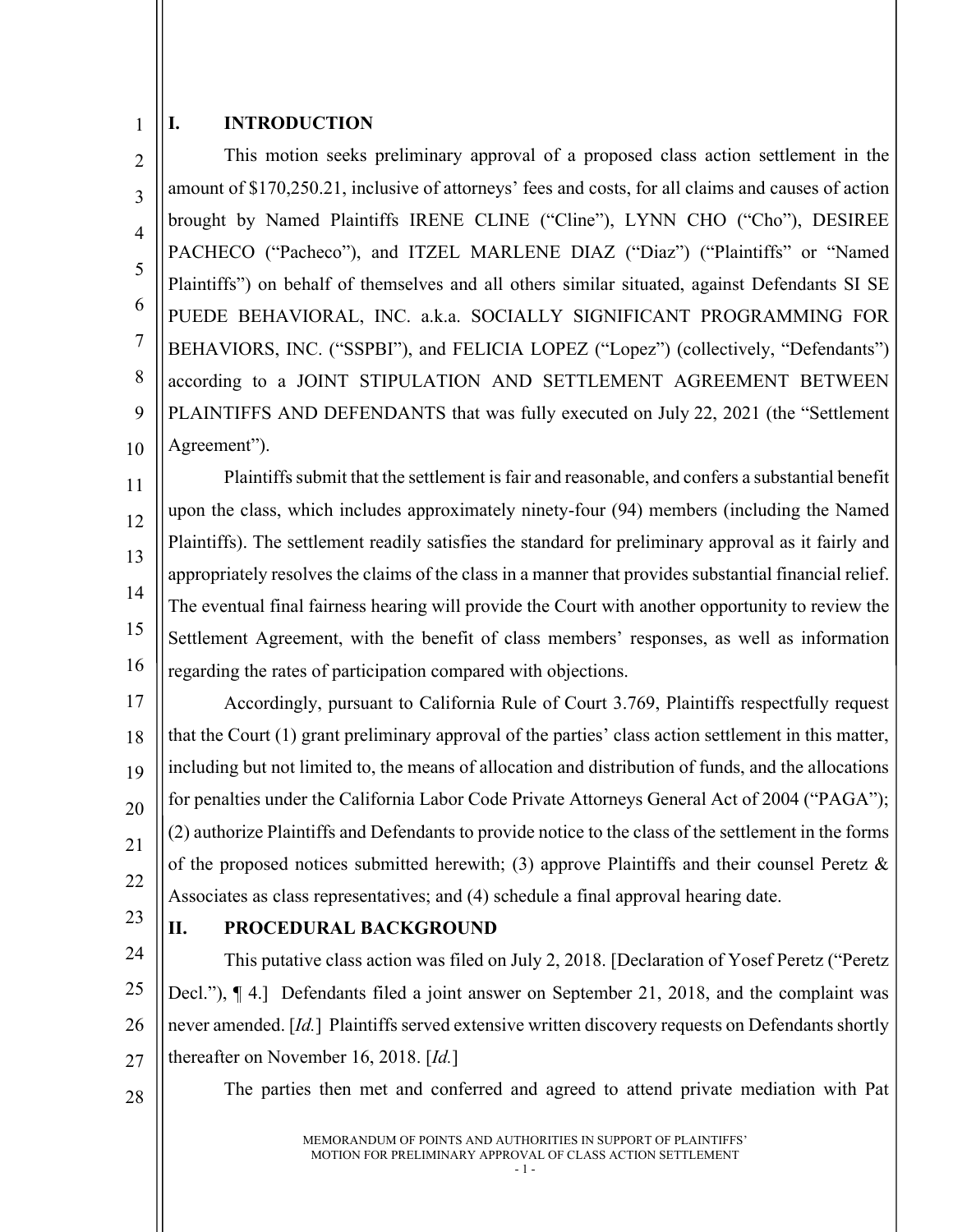Gillette, Esq. of JAMS ADR Services. [Peretz Decl., ¶ 5.] As part of discovery and the agreement to mediate, Defendants provided Plaintiffs with certain key payroll and timekeeping documents and further agreed to provide Plaintiffs with the putative class list. [*Id.*]

1

 $\overline{2}$ 

3

4

5

6

7

8

9

In order to provide Plaintiffs with the class list, including contact information for class members, the parties stipulated to a form opt-out notice pursuant to *Belaire-West Landscape, Inc. v. Superior Court* (2007) 149 Cal.App.4th 554 ("*Belaire-West*"). [Peretz Decl., ¶ 6.] This stipulation was approved by the Court on March 21, 2019. [*Id.*] The *Belaire-West* notices were mailed to putative class members on April 5, 2019 with an opt-out deadline of April 20, 2019. [*Id.*] Ultimately, nine of the ninety-four (94) members opted out of providing their contact information to Plaintiff's counsel, and one (1) notice packet was returned as undeliverable. [*Id.*]

10 11 12 13 The parties then held a full-day session of mediation with Ms. Gillette on September 19, 2019. [Peretz Decl., ¶ 7.] However, the parties were unable to reach a settlement at that time. [*Id.*] The parties continued to informally discuss settlement throughout the spring and summer of 2020, while simultaneously exchanging further production of documents. [*Id.*]

14 15 16 17 18 Around that time, a central topic of discussion and significant obstacle to settlement was Defendants' financial condition and limited ability to pay. [Peretz Decl., ¶ 8.] Defendants provided extensive financial records and information to Plaintiffs' counsel under a confidentiality agreement. [*Id.*] These records and information were provided for both SSPBI and for Lopez personally. [*Id.*] Immediately prior to concluding the settlement with Lopez, her counsel provided another round of updated financial documents. [*Id.*]

19 20 21 22 23 24 25 On October 13, 2020, SSPBI filed for bankruptcy under Chapter 7 of the United States Bankruptcy Code as Case #20-41647-CN in the United States Bankruptcy Court for the Northern District of California, Oakland Division (the "Bankruptcy Case"). [Declaration of Lopez ("Lopez Decl."), ¶ 4.] Paul Mansdorf was appointed as the Chapter 7 trustee in the Bankruptcy Case (the "Trustee"). [*Id.*] On January 14, 2021, Cho, Cline, Pacheco and Diaz each filed individual proofs of claim in the Bankruptcy Case and on January 15, 2021, Cho also filed a proof of claim on behalf of the putative class. [Peretz Decl.,  $\P$  10; Request for Judicial Notice ("RJN"), Exhibit 1 (individual proofs of claim)  $&$  Exhibit 2 (proof of claim on behalf of the class).]

26 27 28 Plaintiffs subsequently reached a stipulation with the Trustee in the Bankruptcy Case to receive a distribution on behalf of the putative class. [Peretz Decl., ¶ 11 & RJN, Exhibit 3 (stipulation with Trustee).] The stipulation states that the Trustee is holding approximately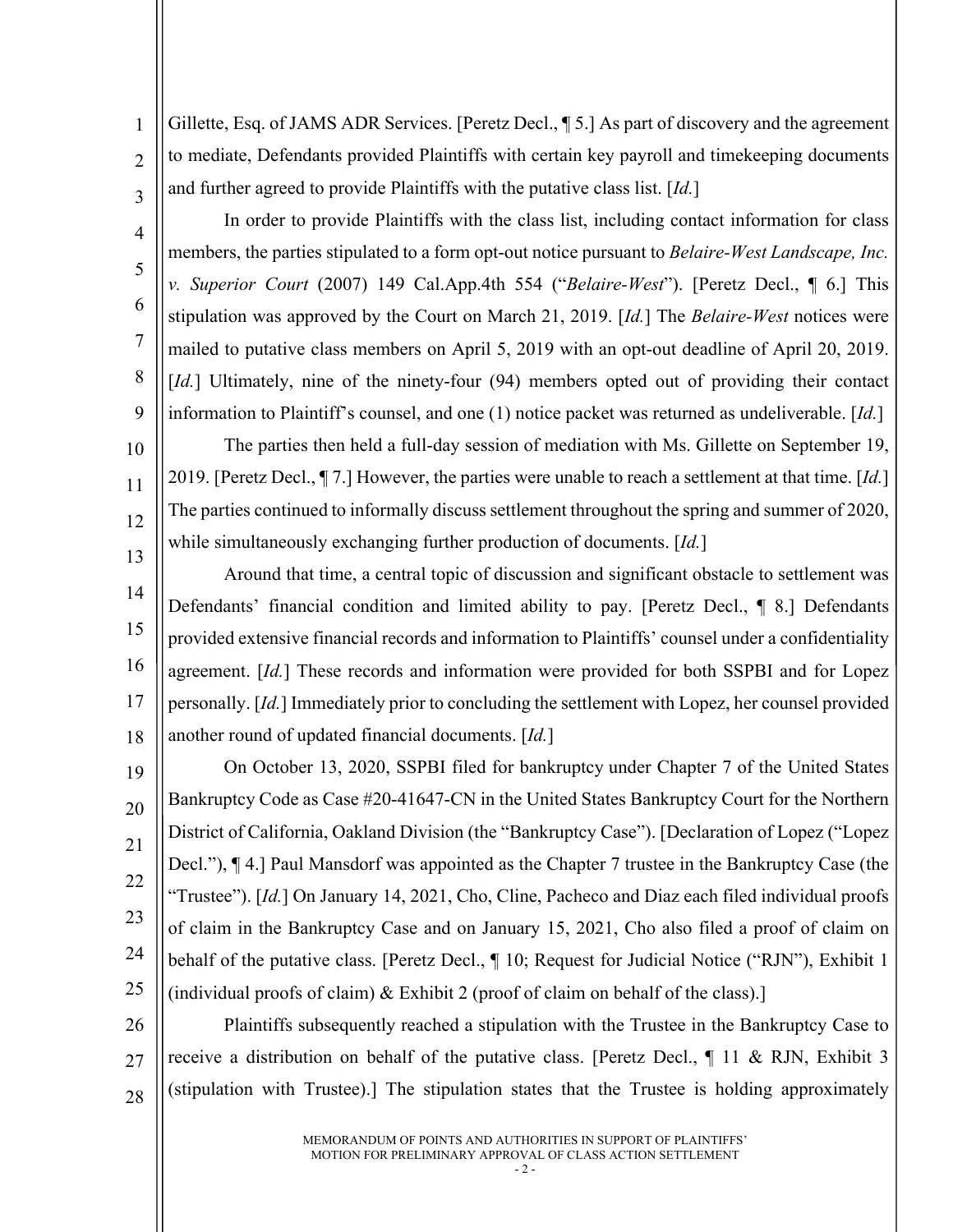1  $\overline{2}$ 3 4 5 6 7 8 \$179,000 on behalf of SSPBI, and provides that Plaintiffs and the putative class will receive the remainder of the estate after all secured claims and administrative costs have been paid. [*Id.*] At the time the stipulation was entered, the amount estimated to be disbursed according to the proposed stipulation was between \$135,000 and \$145,000. [*Id.*] Plaintiffs' counsel hired independent bankruptcy counsel to review this stipulation and advise Plaintiffs on how to maximize recovery from SSPBI's estate. [Peretz Decl., ¶ 12*.*] U.S. Bankruptcy Judge Charles Novack of the Northern District of California approved the stipulation between the Trustee, the Plaintiffs and the putative class in satisfaction of Plaintiffs' claims with SSPBI on February 12, 2021. [*Id*; Lopez Decl., ¶ 5; RJN, Exhibit 4 (Judge Novack's Order).]

 $\overline{Q}$ 10 11 12 13 On June 24, 2021, the Trustee filed his Final Report with the bankruptcy court which includes a proposed payment of \$140,250.21 to Plaintiffs and the putative class. [Peretz Decl., ¶ 13; RJN, Exhibit 5 (Trustee's Final Report).] The final hearing in the Bankruptcy Case is currently set for July 23, 2021, which Plaintiffs anticipate will include a confirmation of the amount of the proposed payment from SSPBI's estate. [Peretz Decl., ¶ 13.]

14 15 16 17 18 19 20 21 After Plaintiffs' stipulation with the Trustee was approved by the bankruptcy court in satisfaction of Plaintiffs' claims against SSPBI, Plaintiffs renewed discussions with Lopez's bankruptcy and civil counsel regarding potential settlement of the claims asserted against her individually. [Peretz Decl., ¶ 14; Lopez Decl., ¶ 7.] Lopez provided additional financial records to Plaintiffs' counsel as proof of her limited ability to pay, which were reviewed by Plaintiffs' counsel and the bankruptcy counsel hired by Plaintiffs. [Peretz Decl., ¶ 14.] On May 12, 2021, Plaintiffs reached a tentative settlement on behalf of themselves and the putative class with Lopez to fully resolve all remaining claims in this case in exchange for payment by Lopez in the amount of \$30,000. [Peretz Decl., ¶ 15.] The proposed Settlement Agreement was fully executed on July 22, 2021. [Peretz Decl., ¶ 15 & Exhibit 1.]

22

## <span id="page-6-0"></span>**III. TERMS OF PROPOSED SETTLEMENT**

23 24 25 The details of the proposed class action settlement are contained in the Settlement Agreement attached as **Exhibit 1** to the Peretz Decl. As set forth below, the terms of the proposed settlement are fair and reasonable in light of the size of the putative class and litigation risks.

<span id="page-6-1"></span>26

#### **A. The Class and Individual Plaintiffs**

27 28 The "Class" "Class Members," "Settlement Class," or "Settlement Class Members," are defined as "all persons employed by any of the Defendants or Released Parties in a Class Position,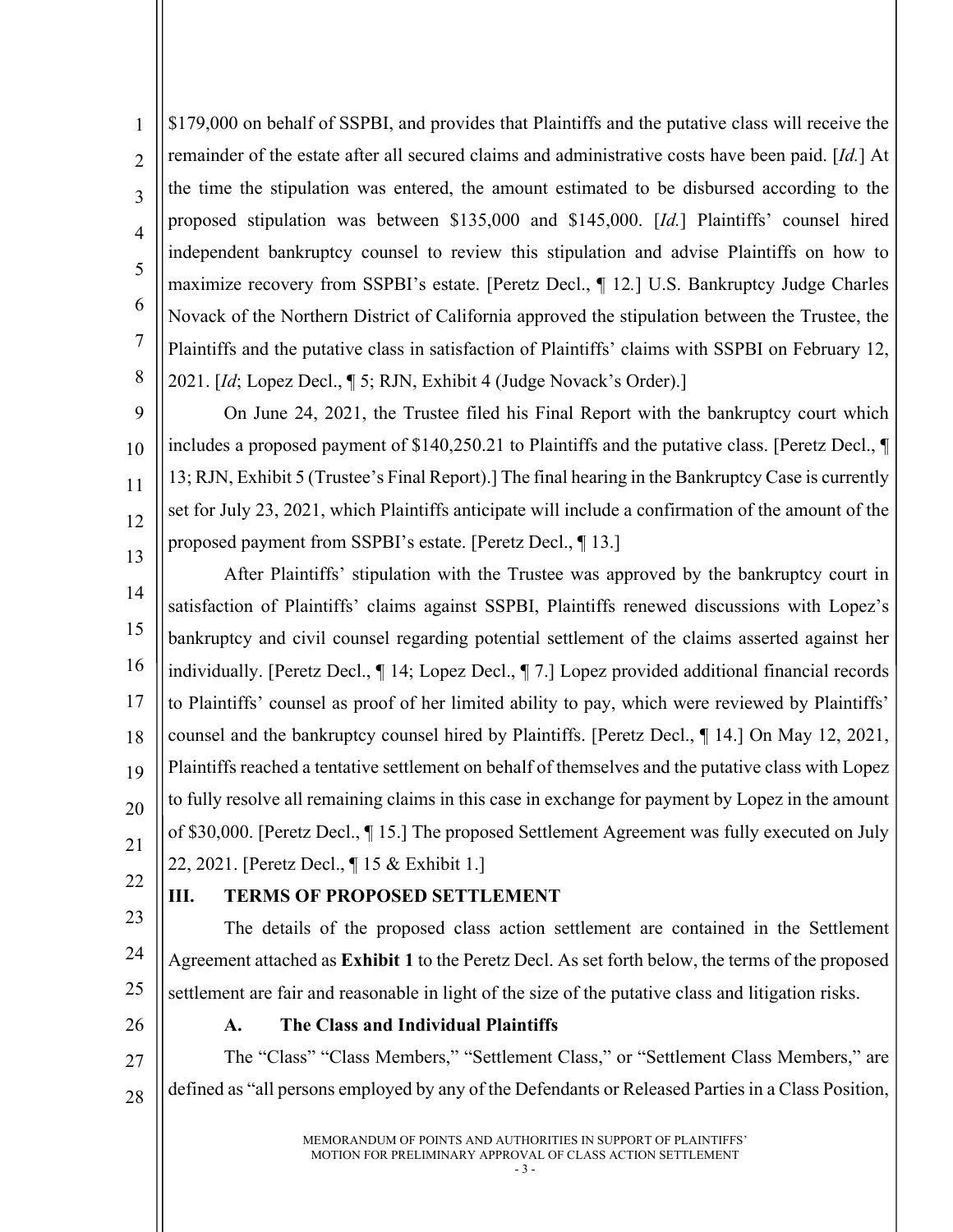1 at any time during the Class Period."[1](#page-7-1)

 $\mathfrak{D}$ 3 The "Class Period" is defined as "the time period from July 2, 2014 through the date of the Date of Preliminary Approval."

The "Class Position" is defined as "all persons who worked for Defendants as hourly, non-exempt tutors, or other similar positions, classified as an hourly non-exempt employee in the State of California during the Class Period."

6 7 "Eligible Class Member" includes all members of the Class who do not opt-out from this settlement.

<span id="page-7-0"></span>8

4

5

#### **B. Settlement Amount and Distribution**

 $\overline{Q}$ 10 11 12 13 14 15 16 The Global Settlement Amount is one hundred seventy thousand two hundred and fifty dollars and twenty-one cents (\$170,250.21) (hereinafter the "Global Settlement Amount"). The Global Settlement Amount includes the \$140,250.21 or thereabouts paid from SSPBI's estate pursuant to Plaintiffs' stipulation with the Trustee and the \$30,000 paid by Lopez.<sup>[2](#page-7-2)</sup> Under the Settlement Agreement, this Global Settlement Amount includes payments to the members of the Class, attorneys' fees, the LWDA for PAGA penalties, reasonable litigation expenses, service fees to each class representative, and costs of administration. The Net Settlement Amount means the Global Settlement Amount minus (a) Class Administration Costs, (b) Class Counsel Fees and Costs; (c) the LWDA Fund, and (d) the Named Plaintiff Enhancement.

17 18 19 20 21 22 23 The Eligible Class Member Share shall encompass the Net Settlement Amount that will be allocated to each Eligible Class Member as follows: first, dividing the Net Settlement Amount by the total number of Eligible Work Weeks to arrive at the Eligible Work Week Rate, and then second, by multiplying the resulting Eligible Work Week Rate by the total number of Eligible Work Weeks for each respective Eligible Class Member. Payment of Eligible Class Member Shares shall be subject to legally required withholdings, deductions, and contributions. Any unclaimed funds from the Net Settlement Amount will be sent in a second round of checks to all Eligible Class Members who cashed their initial check. The second round of payment will take

24

<span id="page-7-1"></span><sup>25</sup> 26 <sup>1</sup> The term "Released Parties", means Defendant Felicia Lopez and her predecessors, successors, and assigns, current and former agents, heirs, executors, administrators, principals, officers, directors, shareholders, employees, founders, members, assigns, insurers, attorneys, and all other claiming through and by any of them.

<span id="page-7-2"></span><sup>27</sup> 28 <sup>2</sup> Plaintiffs will provide an update to the Court regarding the confirmation or alteration of the amount received from SSPBI's estate following the final hearing in the Bankruptcy Case on July 23, 2021.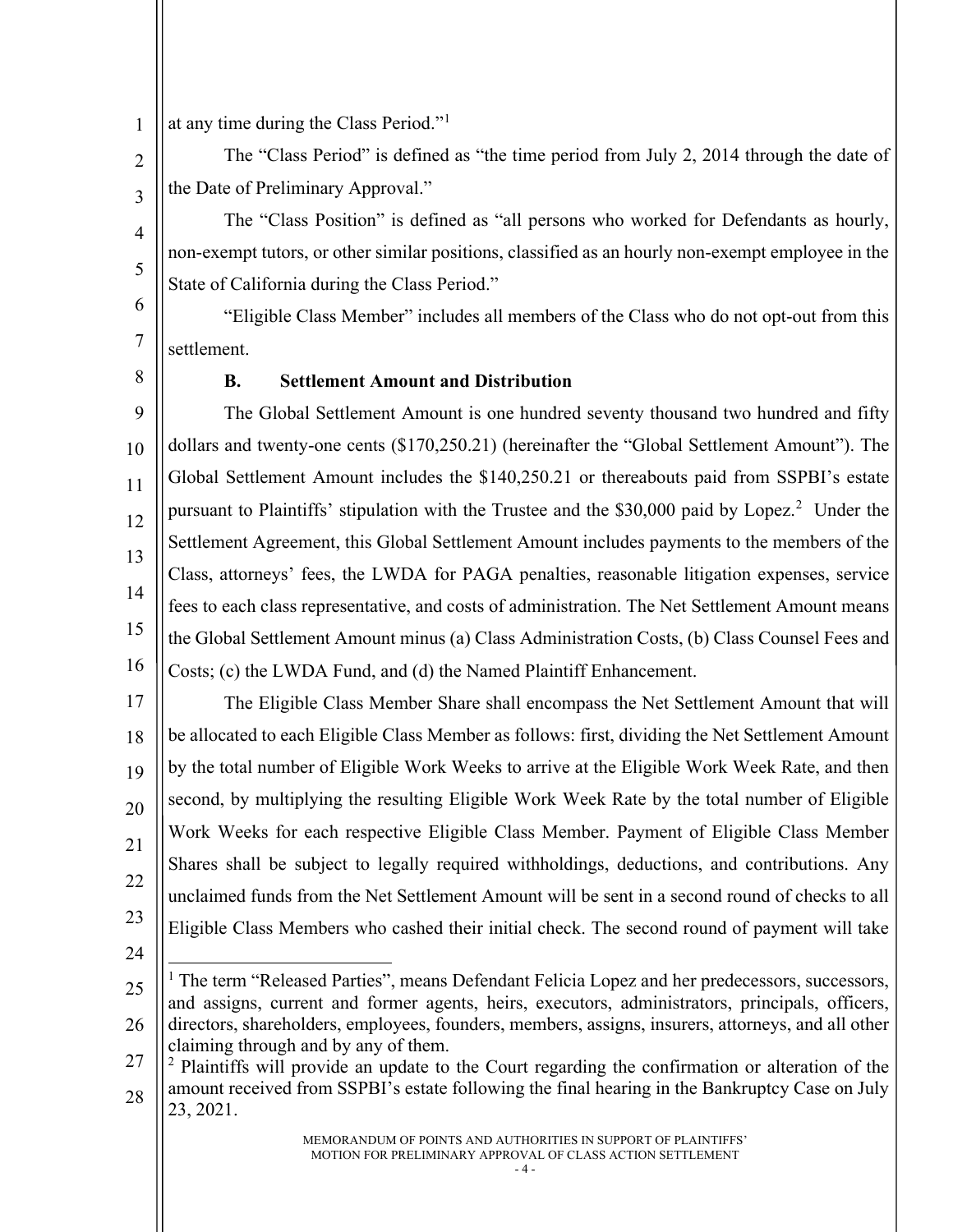1  $\mathfrak{D}$ 3 4 5 6 7 8 9 the total unclaimed funds and pro-rate the amount to each Eligible Class Member who cashed their initial check by number of Eligible Work Weeks, in the same method as the first round so long as the check is no less than \$25. Any unclaimed funds after the second round of payments shall be paid to mutually agreed upon *cy-pres* organization which supports "projects that will benefit the class or similarly situated persons, or that promote the law consistent with the objectives and purposes of the underlying cause of action, to child advocacy programs, or to nonprofit organizations providing civil legal services to the indigent" pursuant to Code of Civil Procedure § 384. The unclaimed funds shall not revert back to Lopez or SSPBI's estate. As to the Plaintiffs, the amount of their Eligible Class Member Shares is in addition to any Court-approved Named Plaintiffs Enhancements.

10 11 12 13 14 15 16 17 18 19 The distribution plan apportioning settlement proceeds based on the number of workweeks per class member is the most suitable for this case, and there is no fair and practicable alternative based on the available evidence. [Peretz Decl., ¶ 16.] Through informal discovery, Defendants provided Plaintiffs' counsel with a class list that included start and end dates for every putative class member. [*Id.*] Using that list, Plaintiffs could precisely calculate the number of workweeks during the relevant time period for each class member. [*Id.*] The available evidence also shows that the violations were consistent across the class membership. [*Id.*] For example, SSPBI's policy document explicitly states that tutors will only be paid for time spent with clients, not for driving time. [Declaration of Irene Cline ("Cline Decl."), ¶ 3 & Exhibit 1.] By contrast, there is *no evidence* that tutors were treated differently with respect to taking meal breaks or missing time. [Peretz Decl., ¶ 16.]

<span id="page-8-0"></span>20

21

22

#### **C. Payment to Named Class Representatives**

23 In recognition for their effort in coming forth as Class and PAGA representatives, Named Plaintiffs Cline, Cho, Pacheco and Diaz shall receive, in addition to their Eligible Class Member Shares, Four Thousand Dollars and Zero Cents (\$4,000.00) each subject to the Court's approval. This amount shall total Sixteen Thousand Dollars and Zero Cents (\$16,000.00).

24 25 26 27 28 Named Plaintiffs were instrumental in contacting and providing information to their counsel which led to the initial filing of this action. [Peretz Decl., ¶ 17.] The Named Plaintiffs were also diligent in working with counsel throughout the litigation to provide additional information regarding the claims and the class, reached out regularly for case updates, and assisted counsel in reaching a fair settlement. [*Id.*] Finally, all four named plaintiffs were present

> MEMORANDUM OF POINTS AND AUTHORITIES IN SUPPORT OF PLAINTIFFS' MOTION FOR PRELIMINARY APPROVAL OF CLASS ACTION SETTLEMENT

- 5 -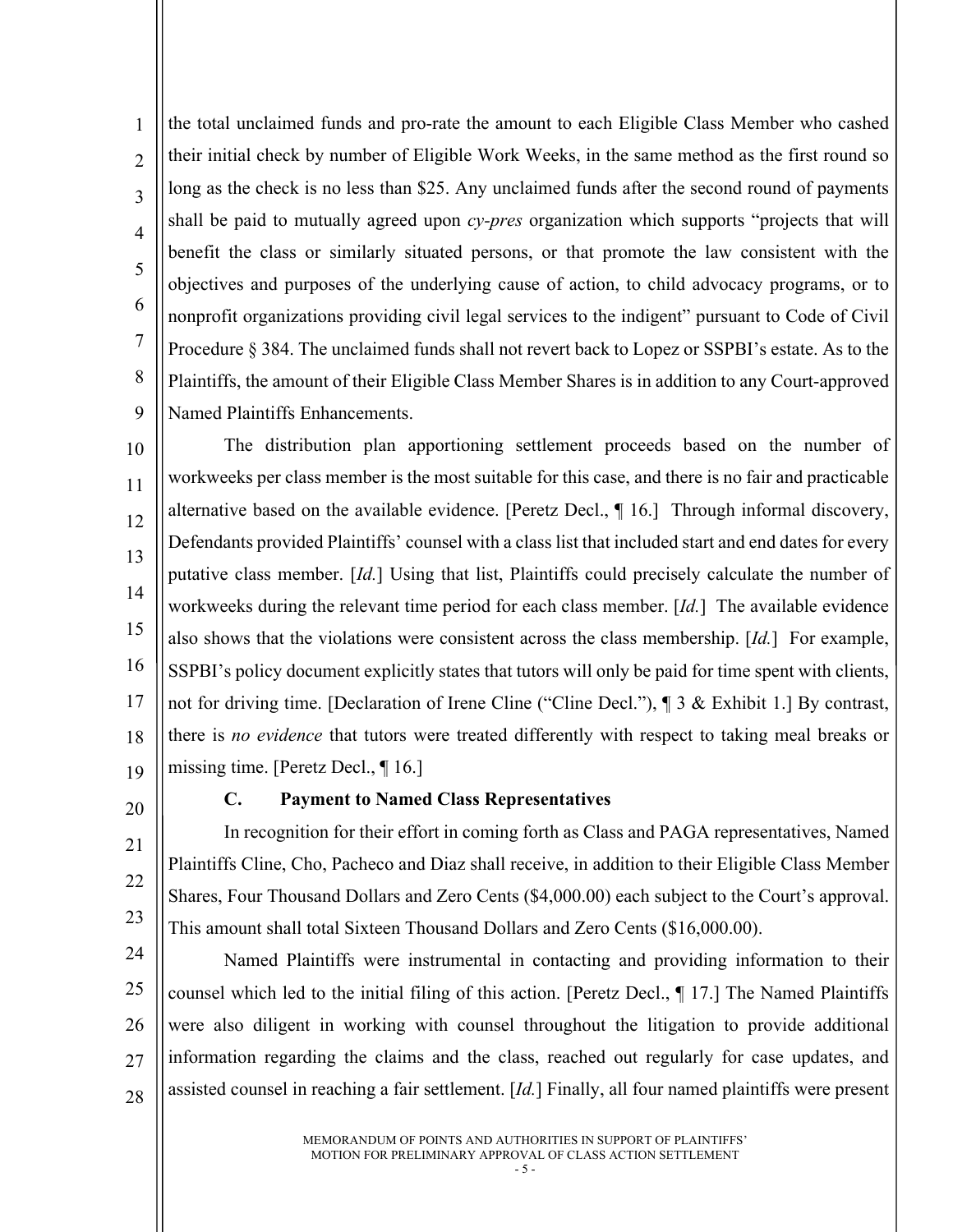1  $\overline{2}$ 3 and participated in the full day of mediation with Ms. Gillette on September 19, 2019, including by providing additional factual background and answering questions posed by counsel and Ms. Gillette. [*Id.*]

<span id="page-9-0"></span>4

5

6

7

8

9

10

#### **D. Attorneys' Fees and Costs**

Plaintiffs' Counsel seeks a fee award of no more than thirty-eight percent (38%) of the Global Settlement Amount in Class Counsel's Fees subject to the Court's approval, in addition to the actual costs and expenses incurred by Class Counsel related to this Action. This total amount, approximately \$64,000, is inclusive of attorneys' fees and estimated litigation costs. Class Counsel Fees and Costs shall be paid to Class Counsel from the Qualified Settlement Fund by the Class Administrator. Such payment of Class Counsel Fees and Costs shall be deemed to be full satisfaction of any obligations by Defendants to pay any attorney fees, attorney costs and/or other fees or costs to Plaintiffs, Class Members, and/or Class Counsel in relation to the Action.

<span id="page-9-1"></span>11 12

#### **E. Scope of Release**

13 14 15 16 17 18 19 20 21 22 23 24 25 26 27 28 The release in this matter is limited to the "Released Claims", which applies to any and all facts and claims asserted in the Action or any other claims, demands, obligations, actions, causes of action, liabilities, debts, promises, agreements, attorneys' fees, losses or expense, known or unknown, suspected or unsuspected, filed or unfiled, that they may have or had had arising out of any known or unknown fact, condition or incident occurring prior to the date of the Settlement, including but not limited to any claims that could have been asserted based on the facts alleged in the Action, including but not limited to any and all claims for PAGA penalties, for paid sick leave under California Labor Code § 246, for interference with employee use of paid sick leave under California Labor Code § 246.5, for failure to provide paid sick leave in violation of San Francisco Administrative Code, Chapter 12W, 12W.3, 12W.4, 12W.7, for intentional misrepresentation, for fraud, for fraud by concealment, for violations of California Business & Professions Code §§ 17200, *et seq*., for violations of the California Labor Code governing: meal and rest breaks; unpaid wages, including minimum wages, regular wages, overtime and double time wages; unpaid reimbursements; wage statement violations and separation pay violations, including but not limited to violations of Labor Code §§ 200, 201, 202, 203, 204, 218, 218.5, 218.6, 226, 226.3, 226.7, 246, 246.5, 248.5, 351, 450, 500, 510, 512, 558, 1174, 1174.5, 1194, 1194.2, 1197, 1197.1, 1198, and 1199, 8 Cal. Code of Regulations § 11050 and IWC Wage Order 4-2001, Sections 1, 2, 3, 4, 5, 6, 7, 8, 9, 11 and 12.

> MEMORANDUM OF POINTS AND AUTHORITIES IN SUPPORT OF PLAINTIFFS' MOTION FOR PRELIMINARY APPROVAL OF CLASS ACTION SETTLEMENT

- 6 -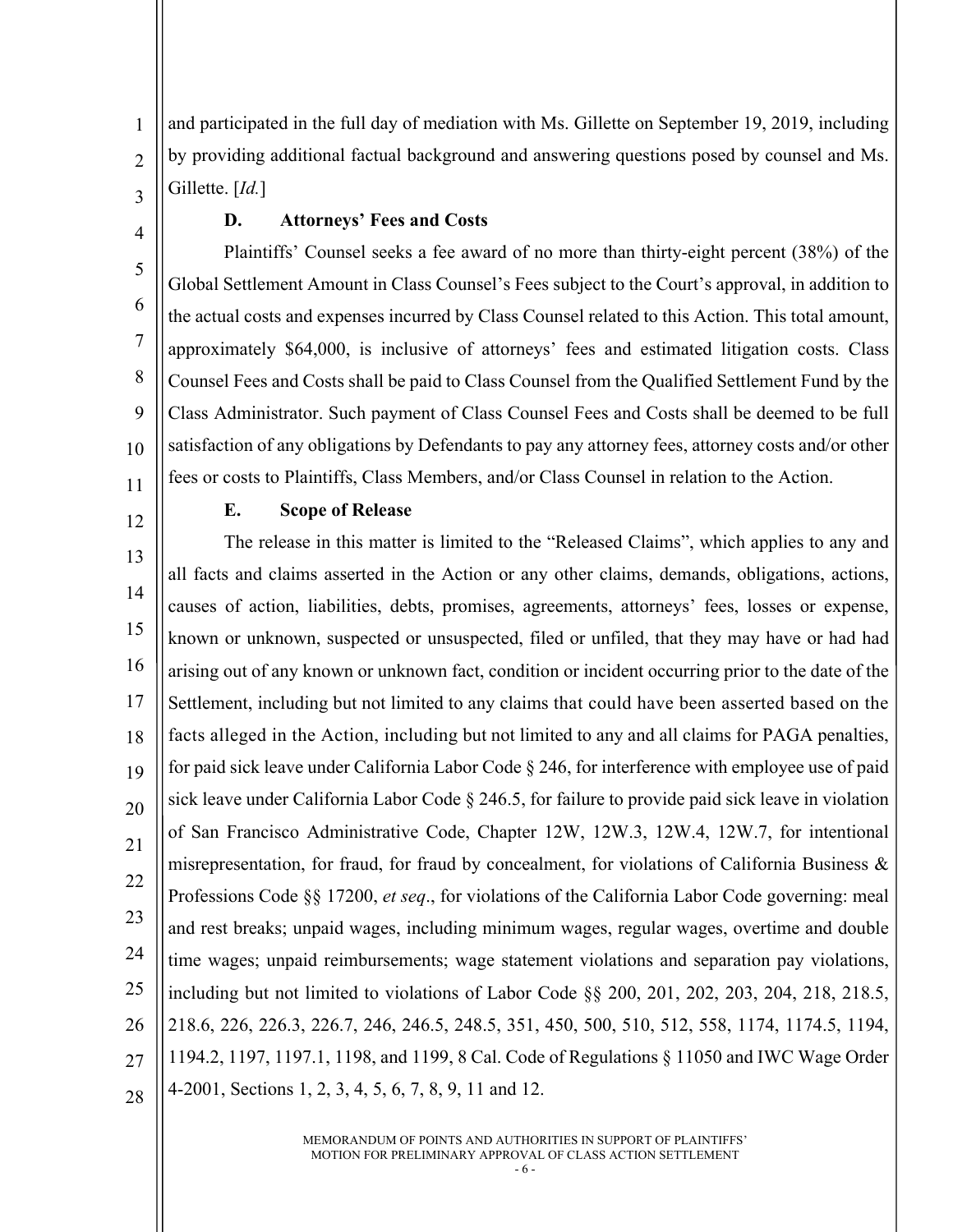Regardless of whether Class Members opt-out of the Class Settlement, this Settlement shall release all PAGA claims as alleged on behalf of all Class Members. This is a typical term, because a PAGA release is only effective if it binds all aggrieved employees, including any potential opt outs. Otherwise, opt outs could file a PAGA action and seek penalties on behalf of the entire class. Plaintiffs complied with Labor Code  $\S$  2699(1)(2) by submitting the proposed PAGA settlement to the LWDA via the agency's website on July 22, 2021. [Peretz Decl., 18] and Exhibit 2.]

<span id="page-10-0"></span>7

1

 $\overline{2}$ 

3

4

5

6

#### **F. Administration of the Settlement Process**

8 9 10 11 12 13 14 15 16 17 18 19 20 21 22 The Class Administrator shall be Simpluris, Inc., a third-party professional class action claims administrator, jointly selected by the Parties and/or appointed by the Court to perform the Class Administration Duties. [*See* Declaration of Eric Springer on behalf of Simpluris, Inc. ("Simpluris Decl."), ¶ 6.] The Class Administration Costs encompasses the fees and expenses reasonably and necessarily incurred by the Class Administrator as a result of performing the Class Administration Duties. Class Administration Costs shall be paid from the Gross Settlement Amount. Based on an estimate provided by the Class Administrator based on presently and reasonably available information, the Parties stipulate that Class Administration Costs shall be up to \$5,000. Should any actual Class Administration Costs turn out to be less than the projected amount, the Parties agree that the savings will be allocated to the Net Settlement Amount, to be distributed to Eligible Class Members in proportion to their respective numbers of Eligible Class Member Workweeks. Should any actual reasonable and necessary Class Administration Costs be more than the above estimate amount, the Parties stipulate that the Class Administrator should be paid such amounts, the Parties will apply to the Court for an adjustment, with any additional Class Administration Costs to be paid from the Gross Settlement Amount, accompanied by a corresponding reduction in another or other elements of the Gross Settlement Amount, to be approved by the Court as part of Final Approval.

23

24 25 26 27 28 Defendants' Counsel will provide Simpluris with the names, addresses and social security numbers of all Class Members for Simpluris to provide all Class Members with notice. The notice will provide each Class Member with information regarding the Settlement including the sum to be paid to each Class Member under the terms of the proposed Settlement, his or her right to object and/or opt-out of the settlement. Class Members may also challenge and seek correction of the computation of their pro rata share, with all challenges to be determined by the Claims

> MEMORANDUM OF POINTS AND AUTHORITIES IN SUPPORT OF PLAINTIFFS' MOTION FOR PRELIMINARY APPROVAL OF CLASS ACTION SETTLEMENT

- 7 -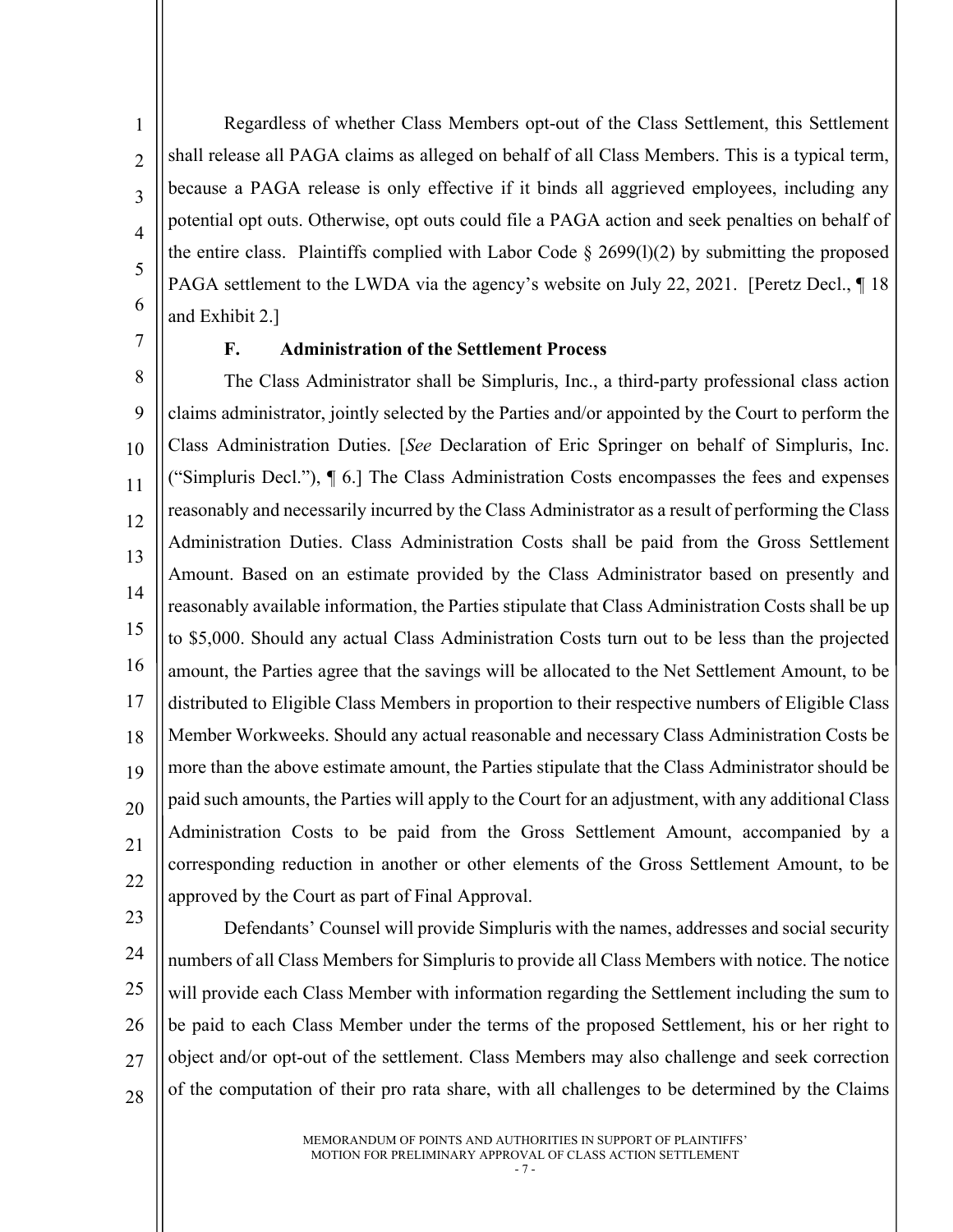Administrator. The proposed class Notice and Claim Form are attached to the Peretz Decl. as **Exhibit 3**.

Settlement Class members may elect to opt out of the Settlement Class and thus exclude themselves from the litigation, the Settlement, and the Settlement Class by the claims period deadline. If a Class member opts out, the funds allocated to them will not be returned to Defendants. If more than ten percent (10%) of the Class opts out of the settlement, Lopez may elect to void the Settlement Agreement.

7

1

 $\overline{2}$ 

3

4

5

6

#### <span id="page-11-0"></span>**IV. THE COURT SHOULD PRELIMINARILY APPROVE THE SETTLEMENT**

8 9 10 11 12 13 14 15 16 17 18 19 20 21 The law favors settlements, particularly in class actions and other complex cases where substantial resources can be conserved by avoiding the time, cost, and rigors of formal litigation. *7-Eleven Owners for Fair Franchising v. Southland Corp.* (2000) 85 Cal. App. 4th 1135, 1151; *Class Plaintiffs v. City of Seattle* (9th Cir. 1992) 955 F.2d 1268, 1276. The purpose of the preliminary evaluation of class action settlements is to determine only whether the proposed settlement is within the range of possible approval, and thus whether notice to the class of the terms and conditions and the scheduling of a formal fairness hearing are worthwhile. *Wershba v. Apple Computer, Inc.* (2001) 91 Cal.App.4th 224, 234-35. In passing on class action settlements, a court has broad powers to determine whether a proposed settlement is fair under the circumstances of the case. *Id*; *see also Mallick v. Superior Ct.* (1979) 89 Cal. App. 3d 434, 438. To grant preliminary approval of this Settlement, the Court need find only that the Settlement falls within the range of possible final approval, also described as "the range of reasonableness." *North Cty. Contractor's Assn., Inc. v. Touchstone Ins. Svcs*. (1994) 27 Ca1. App. 4th 1085, 1089- 1090 ; *In re Traffic Exec. Ass'n* (2d Cir. 1980) 627 F.2d 631, 633-634. A decision approving a class action settlement may be reversed only upon a strong showing of clear abuse of discretion. *See Hanlon v. Chrysler Corp.* (9th Cir. 1998) 150 F.3d 1011, 1027.

- 22 23
- For the reasons set forth below, the Court should grant the motion for preliminary approval of this Settlement.
- <span id="page-11-1"></span>24

#### **A. The Settlement Was Negotiated at Arm's Length**

25 26 27 28 California courts recognize that "a presumption of fairness exists where . . . [a] settlement is reached through arm's-length bargaining." *Wershba,* 91 Cal. App. 4th at 245. There is no doubt that the settlement in this case is the result of non-collusive, arm's-length and informed negotiations. *Chavez v. Netflix, Inc.* (2008) 162 Cal. App. 4th 43, 53 (finding evidence of arm's-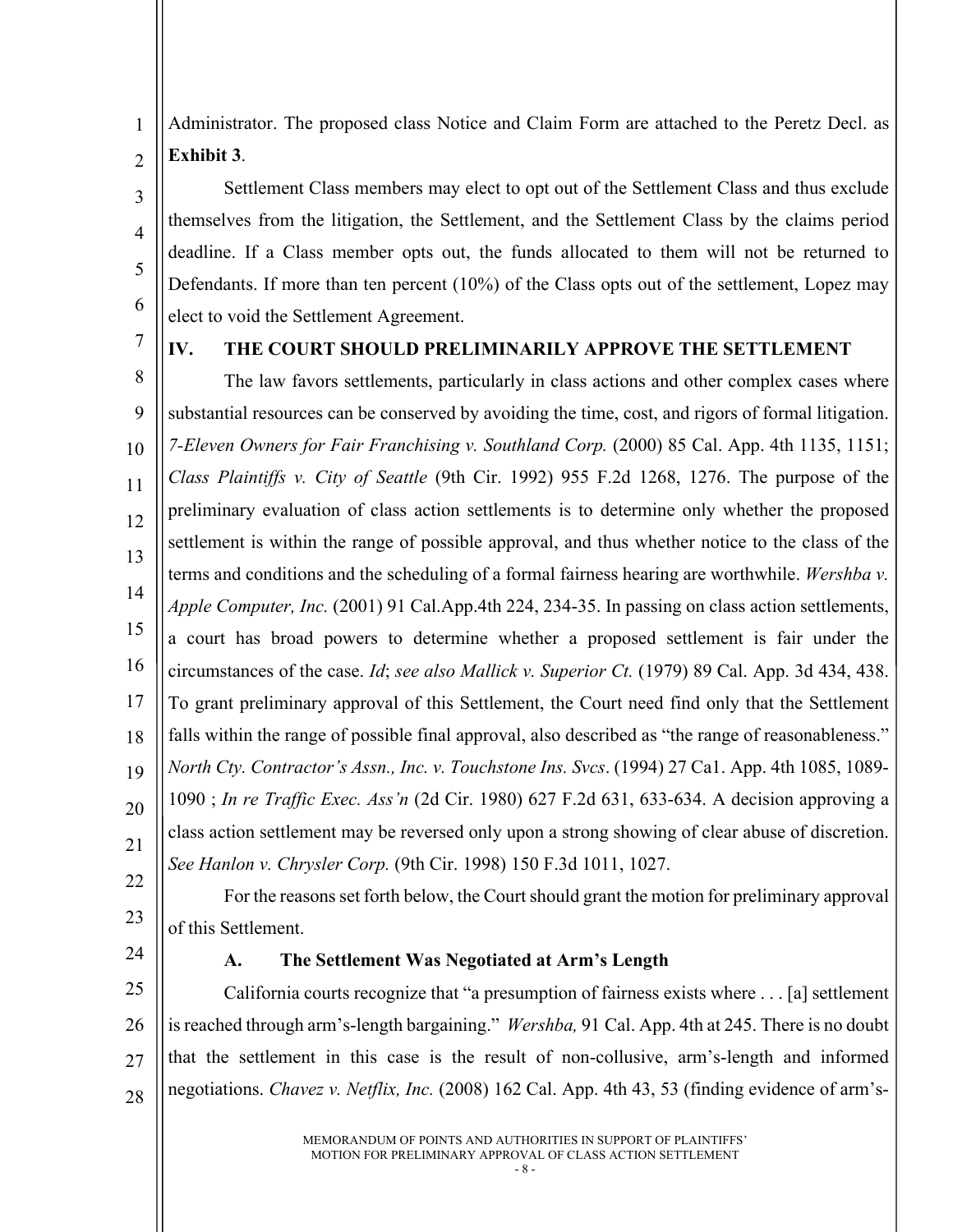1 length bargaining based on mediator's reputation and knowledge).

The settlement was reached after extensive litigation of the case and negotiations that last nearly two years. The parties engaged in extensive and hotly disputed meet and confer regarding Plaintiffs' alleged claims. Plaintiffs conducted significant discovery, including 16 sets of written discovery which yielded approximately 10,000 pages in document production. [Peretz Decl., ¶ 20.] The parties held a full-day mediation session that failed to produce a resolution, but led to a confidentiality agreement and the production of substantial financial records by Defendants. [*Id.* at ¶¶ 7-8.] Only after SSPBI filed for bankruptcy and Lopez produced a second round of financial records was a settlement ultimately reached to resolve all claims. [*Id*. at ¶¶ 8-9.]

 $\overline{Q}$ 10 11 12 13 14 15 16 17 18 In reaching the settlement, counsel on both sides relied on their respective substantial litigation experiences in similar employment class actions and thorough analysis of the legal and factual issues presented in this case. Information gleaned from investigation and discovery informed both parties' assessment of the strengths and weaknesses of the case and the benefits of the settlement. Plaintiffs' Counsel's evaluation of the liability and damages in the case was premised on an extensive evaluation of, among other things, the number of the putative Class Members, the alleged amounts of unpaid wages owed, the average hourly rate each class member actually received for his or her work and the penalties that could be awarded with respect to the alleged violations of law. [Peretz Decl.,  $\parallel$  21 & Exhibit 4 (Plaintiffs' damages analysis).] Plaintiffs' Counsel also performed extensive analysis of recovery limits for both civil and statutory penalties. [*Id.*]

19 20 21 22 23 24 25 26 Plaintiffs' damages model was based upon their review of the nearly 10,000 pages of documents produced by Defendants and interviews with approximately one-quarter of the putative class. [Peretz Decl.,  $\sqrt{22} \&$  Exhibit 4.] The model places putative Class Members in three categories based upon the average number of hours worked in a given week, which is largely determined by the number of clients visited per day. [*Id.*] Plaintiffs' counsel were then able to estimate the amounts of average unpaid driving time, unpaid overtime, unpaid meal and rest breaks, and unreimbursed mileage per week for each Shift Type. [*Id.*] Plaintiffs' counsel was also able to estimate penalties for itemized wage statements and waiting time, based on class members' paystubs and the start and end dates for each. [*Id.*]

27 ///

 $\mathfrak{D}$ 

3

4

5

6

7

8

28

///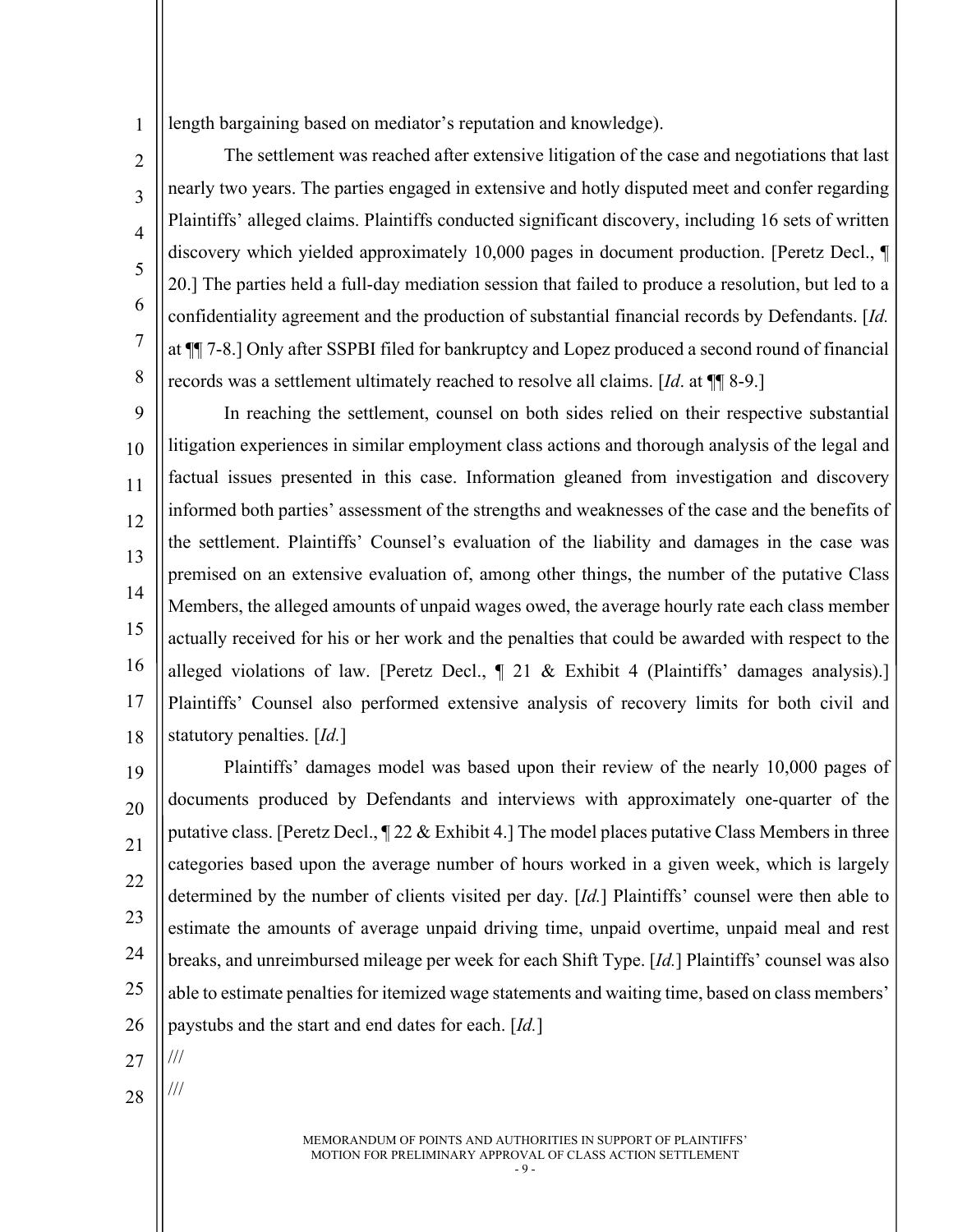<span id="page-13-0"></span>1 2

3

4

5

6

7

8

### **B. The Settlement is Reasonable in Light of the Litigation Risks and Favors Approval**

The proposed settlement provides a reasonable amount of recovery as to each of the classes and the individual Plaintiffs. On average, Plaintiffs' estimate that Class Members will receive approximately \$868, which will vary by length of employment, while also avoiding the risks, time, and expense of litigation in this case. [Peretz Decl., ¶ 23.] The Class consists of approximately 94 Class employees. [*Id.*] All of these employees are wage earning employees who will receive upfront cash payments. This is significant for employees who work low wage positions.

 $\overline{Q}$ 10 11 12 13 14 15 While the proposed settlement may be less than the amount that the Class could potentially recover at trial, it is unlikely that Plaintiffs would receive the full amount to which they believe they are entitled. First, as in any case, full recovery could not be achieved unless a jury were to award the Class Members all of the allegedly stolen wages (the amount of which remains in dispute), as well as all available penalties for each legal claim asserted in the litigation. However, whether to award penalties, and the quantum of such penalties, is within the discretion of the court. *See, e.g.*, *Thurman v. Bayshore Transit Mgmt.* (2012) 203 Cal. App. 4th 1112, 1135 (affirming trial court's reduction of civil penalties by thirty percent).

16 17 18 19 20 21 22 23 24 25 26 27 28 Even more importantly, the business that the class members worked for, SSPBI, has filed for bankruptcy and no longer exists. [Lopez Decl., ¶ 4.] The stipulation reached by Plaintiffs' counsel with the Trustee provides the class with the maximum possible recovery from SSPBI's estate, and was independently reviewed by bankruptcy counsel hired by Plaintiffs' counsel. The individual business owner, Lopez, also has limited ability to pay and contemplated bankruptcy herself. [Lopez Decl.,  $\P$  6-7.] Defendants' counsel provided extensive and multiple rounds of financial records and information so that Plaintiffs' counsel could diligently confirm Lopez's financial status. [Peretz Decl., ¶ 8.] Plaintiffs' hired bankruptcy counsel who also independently reviewed these financial documents and confirmed her limited assets and inability to pay a large judgment. [*Id.* at ¶ 24.] Settling this action at this time would allow the Class to recoup a significant amount of the allegedly unpaid wages from Defendants while also ensuring that Lopez still has some assets left through which to settle this action. Thus, the amount of consideration in the settlement was ultimately determined by Defendants' bankruptcy, financial condition and limited ability to pay. [*Id.*] This is the primary factor for the Court to consider with respect to "the risks of [this] particular litigation." *Kullar v. Foot Locker Retail, Inc.* (2008) 168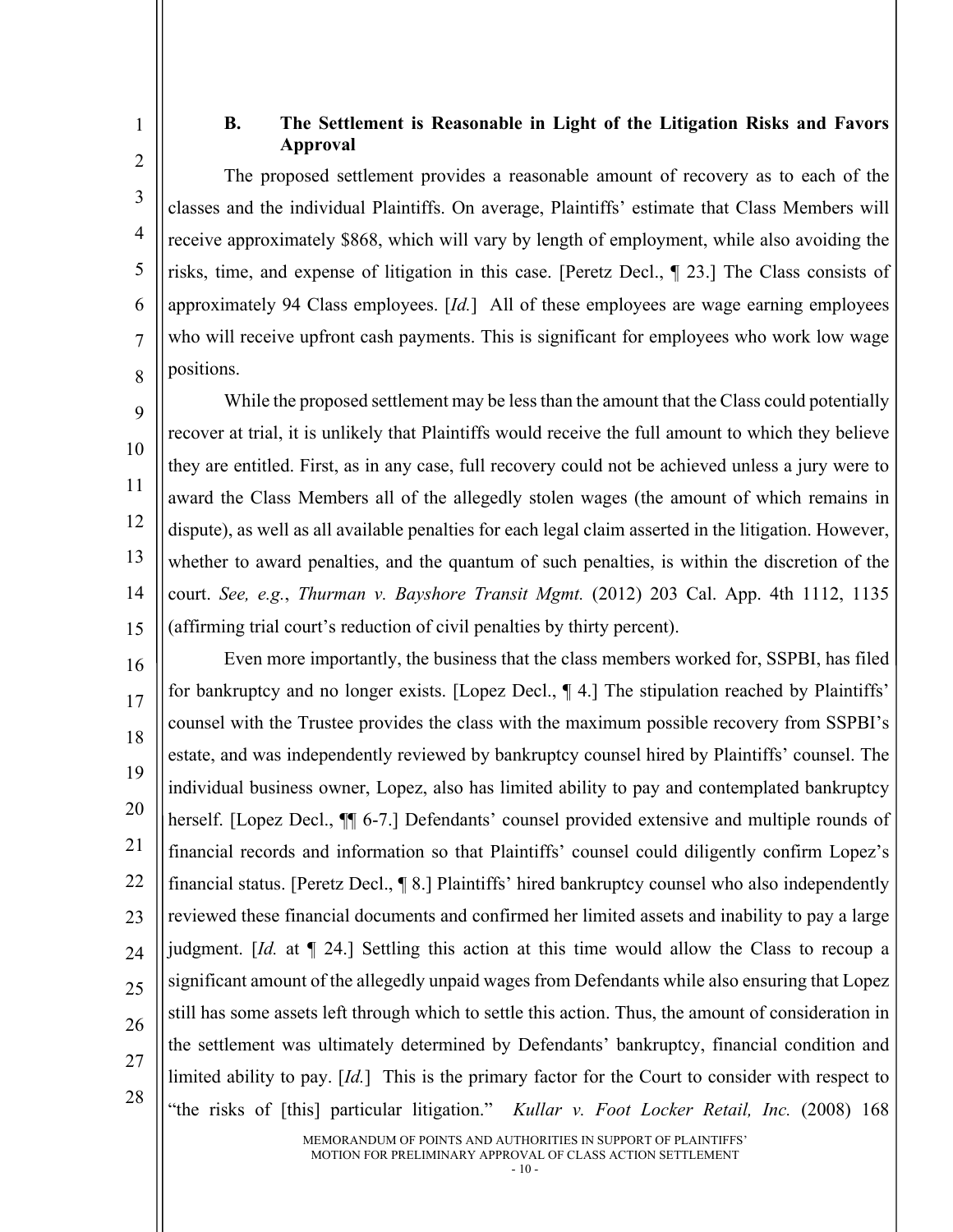1 Cal.App.4th 116, 129.

 $\mathfrak{D}$ 3 4 5 6 7 Absent settlement and the corresponding stipulation with the bankruptcy Trustee, Plaintiffs and the Class would receive nothing from SSPBI. [Peretz Decl., 1 24.] Plaintiffs' counsel would still have to litigate various issues against Lopez only regarding the scope of class discovery, the scope of the class for purposes of certification, liability, not to mention the quantum of damages as well as the applicability and appropriate amount of penalties. Such litigation would be costly and time consuming and would likely take many months, if not years, to resolve. By contrast, the settlement ensures timely and substantial relief to all Class Members.

8 9 10 Continuing to litigate would likely result in ever-diminishing assets from which Lopez could settle. For this reason, it is clearly in the best interest of putative Class Members to settle their claims now.

<span id="page-14-0"></span>11 12 13 14 15 16 17 18 **C. The Amount Designated for Class Representative Payments is Reasonable** Courts routinely approve incentive awards in order to compensate class representatives for the services they provide and the risks they incur during class action litigation. *Clark v. American Residential Services LLC* (2009) 175 Cal. App. 4th 785, 806 (approving the rationale behind awarding participation payments); *Bell v. Farmers Ins. Exchange* (2004) 115 Cal. App. 4th 715, 726 (affirming an order for "service payments" to the five named plaintiffs for their efforts litigating the case); *In re Cellphone Termination Fee Cases* (2010) 186 Cal. App. 4th 1380 (awarding \$10,000 each to two named plaintiffs); *Van Vranken v. Atlantic Richfield Co.* (N.D. Cal. 1995) 901 F. Supp. 294, 299 (awarding \$50,000 to the named plaintiff).

19 20 21 22 23 24 25 26 One indicator courts use to assess the reasonableness of the participation payment amount is the payment amount relative to what the other Class members will receive. In *Clark, supra,*  175 Cal.App.4th at 804, the court reversed for abuse of discretion a participation award of \$25,000 to both named plaintiffs. The court noted that the participation payment awarded to the named plaintiffs was at least 44 times the average payout to the other Class members. *Id.* at 805. In contrast, in *Munoz v. BCI Coca-Cola Bottling Co. of Los Angeles* (2010) 186 Cal. App. 4th 399, 412, the court upheld a participation payment of \$5,000 to each named plaintiff, distinguishing the award from that in *Clark* on the basis that the amount was just twice as much as the payout to the other class members.

27 28 In the instant case, the class representatives (Named Plaintiffs Cline, Cho, Pacheco and Diaz) will receive \$4,000, in addition to the payments they will receive as Class Members. The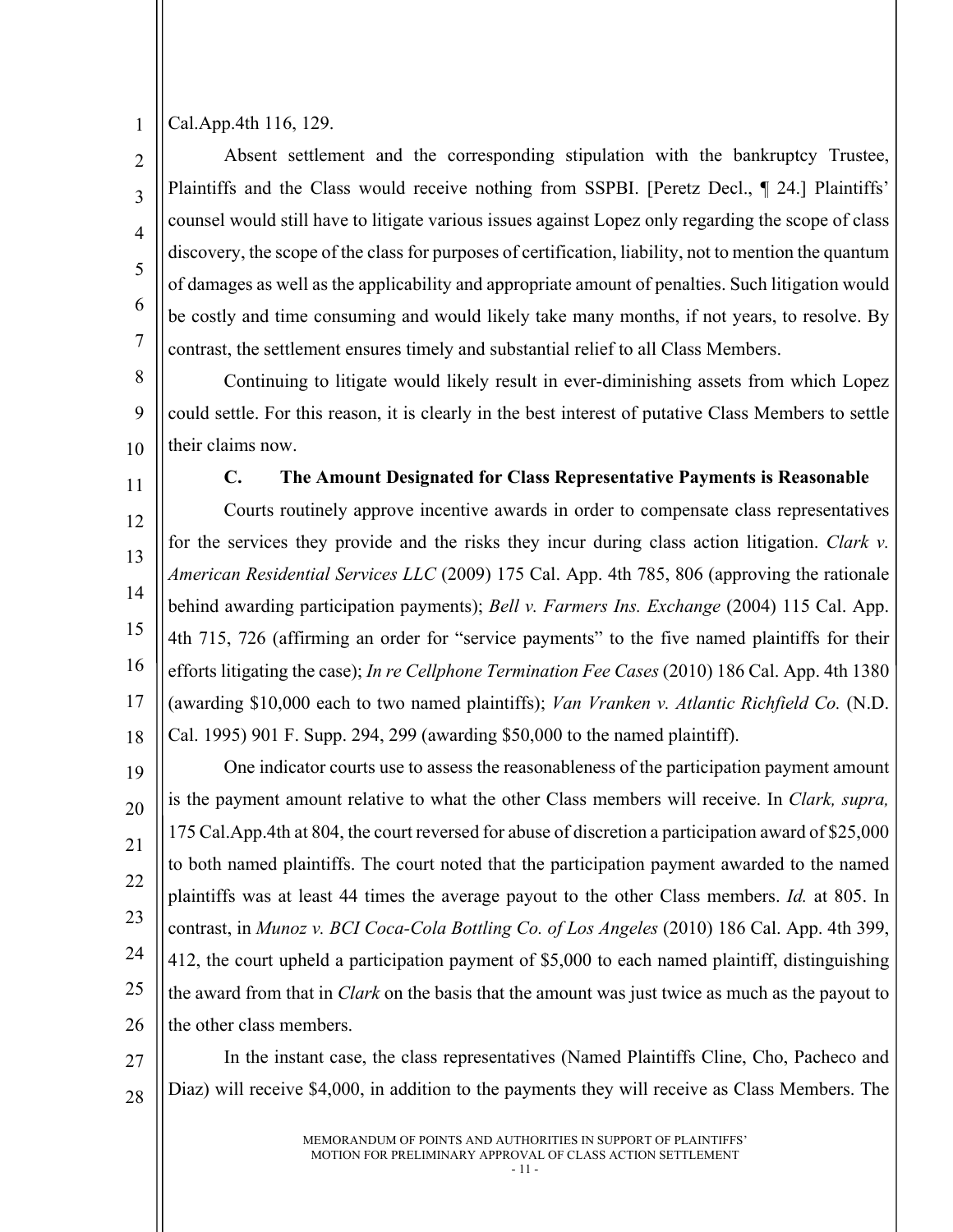average payment for non-named Class Members is likely to be approximately \$868, and potentially much more for those who worked longer than average at SSPBI. [Peretz Decl., ¶ 23.] As such, the amount that the Named Plaintiffs will receive as class representatives is reasonable.

4 5 6 7 8 9 10 11 12 13 14 15 16 17 18 Furthermore, the court in *In re Cellphone Termination Fee Cases* articulated the following relevant factors to assess the appropriateness of a class representative's enhancement: "1) the risk to the class representative in commencing suit, both financial and otherwise; 2) the notoriety and personal difficulties encountered by the class representative; 3) the amount of time and effort spent by the class representative; 4) the duration of the litigation, and; 5) the personal benefit (or lack thereof) enjoyed by the class representative as a result of the litigation." *Id.*, 186 Cal. App. 4th at 1394-95 (quoting *Van Vraken*, 901 F. Supp. at 299). These factors strongly support the requested enhancement here. First, the Named Plaintiffs have taken on a substantial risk, as all of the Named Plaintiffs are at or near minimum-wage employees who have had to work around their current jobs to provide the labor necessary to take on this Action. [Peretz Decl., ¶ 25.] The Named Plaintiffs spent many hours preparing for and participating in full-day mediation and providing information for additional informal settlement discussions. [*Id.*] This Action was filed over three years ago in July 2018, and Named Plaintiffs were required to maintain their commitment of time and attention on behalf of the class throughout this lengthy litigation. [*Id.*] Finally, the Named Plaintiffs have not received any personal benefits from this participation. [*Id.*] In light of the above factors, the proposed participation payment compares favorably with the amount recovered by the other class members and is reasonable and fair.

19

20

21

22

1

 $\overline{2}$ 

3

#### **D. The Requested Attorneys' Fees and Costs are Reasonable**

<span id="page-15-0"></span>An attorneys' fees award is justified where the legal action has produced its benefits by way of a voluntary settlement. *Maria P. v. Riles* (1987) 43 Cal. 3d 1281, 1290-91; *Westside Cmty. for Indep. Living, Inc. v. Obledo* (1983) 33 Cal. 3d 348, 352-53.

23 24 25 26 27 There are two different methods for calculating attorneys' fees — the Lodestar/Multiplier Method and the Common Fund. *Zucker v. Occidental Petroleum Corp.* (C.D. Cal. 1997) 968 F.Supp. 1396, 1400. Plaintiffs submit that an award of *no more than* \$65,000 in attorneys' fees — which is equivalent to less than thirty-eight percent (38%) of the Global Settlement Amount — is justified by both the results in this case, and the time expended by Plaintiffs' counsel in obtaining this result.

28

Here, Plaintiffs' counsel seek an award of attorneys' fees and costs under the common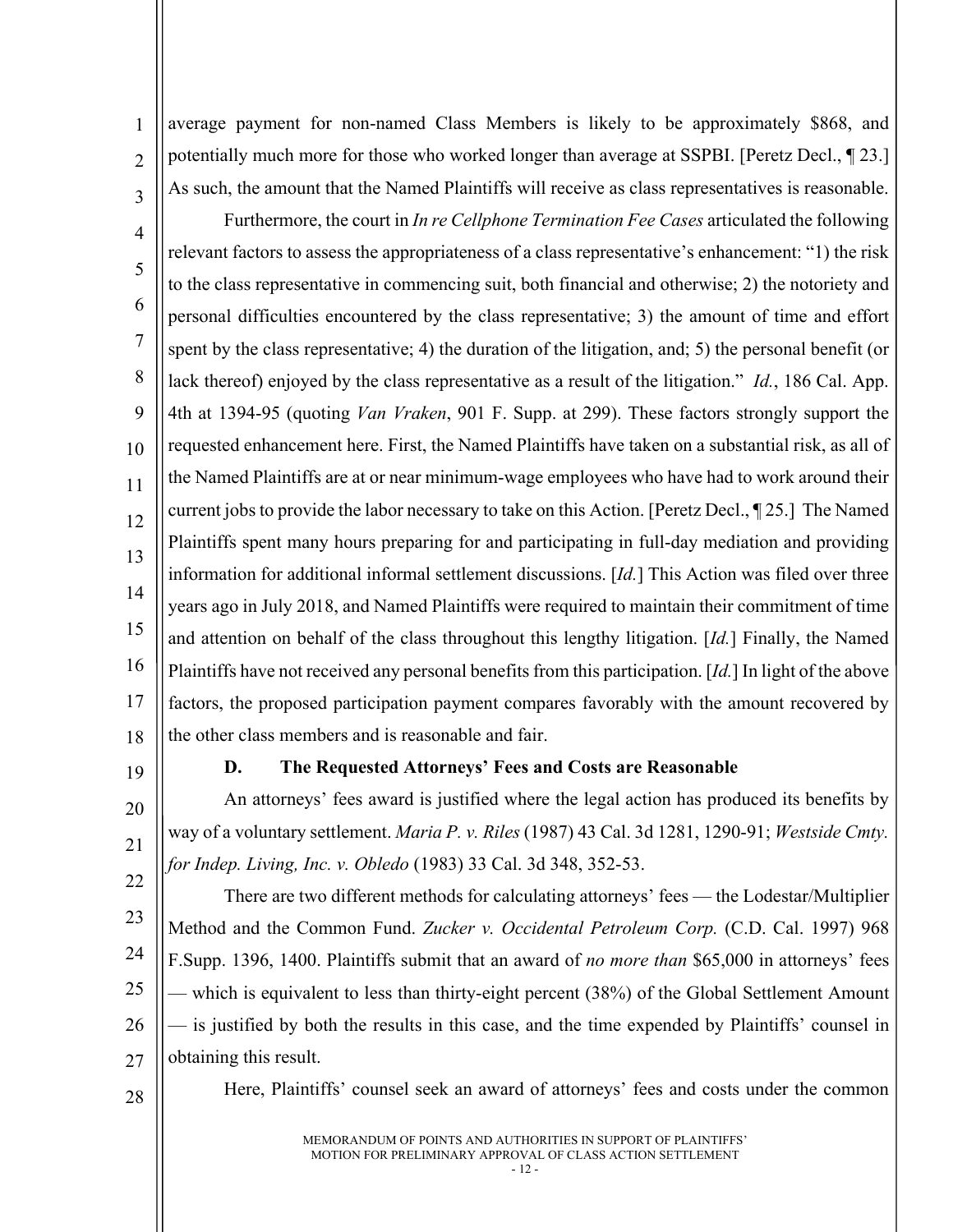1  $\mathfrak{D}$ 3 4 5 6 7 8  $\overline{Q}$ 10 11 12 13 14 fund doctrine, which has been approved by the California Courts and is customarily used in assessing settlements in wage and hour class actions. *Wershba v. Apple Computer, Inc.* (2001) 91 Cal.App.4th 224, 254; *Lealao v. Beneficial California, Inc.*, 82 Cal. App. 4th 19, 26-30 (2000). California courts have repeatedly permitted the recovery of attorneys' fees awards based upon the value of the settlement achieved. *Id.* In the instant case, Plaintiffs' counsel seeks to have the Court approve attorneys' fees in the amount of no more than 38% of the Global Settlement Amount. Not only does this sum fairly reflect the value of the work done by Plaintiffs' counsel in this case, it is reasonable in light of the fact that California courts have customarily approved payments of attorneys' fees amounting to approximately one-third of the common fund, and have frequently granted fees as high as 40% of the common fund in comparable wage and hour class actions. *Big Lots Overtime Cases* (San Bernardino Super. Ct., JCC Proceeding No. 4283, Feb. 4, 2004) (33% fee recovery); *Davis v. The Money Store, Inc.* (Sacramento Super. Ct., No. 99AS01716, Dec. 26, 2000) (33.3% of \$6,000,000 settlement); *Crandall v. U-Haul* (LASC, Case No. BC178775) (40% attorneys' fees in an overtime exemption class action); *Bushnell v. Cremar, Inc.* (OCSC Case No. 657778) (attorneys' fees in the amount of 38%); *Elliott v. Clothestime* (OCSC Case No. 01- CC00333) (40% fee in a wage and hour settled prior to class certification).

15 16 17 18 The work done by Plaintiffs' Counsel in this case is unique and thorough. Plaintiffs' Counsel was required to advance numerous theories and research various angles in order to apply causes of action under numerous Labor Code statutes as well as doing numerous hours of outside research to figure out the extent of Defendants' alleged unpaid wages.

19 20 21 22 23 24 25 26 27 Once Plaintiffs' Counsel obtained the putative class list, counsel engaged in extensive outreach and communications with class members both to gather supplemental evidence and confirm the experience of Named Plaintiffs. [Peretz Decl., ¶ 26.] On May 6, 2019, Plaintiffs' Counsel sent a letter to each and every class member providing information about this proposed class action lawsuit, the basis for Plaintiffs' claims, and inviting the Class Members to contact Plaintiffs' Counsel. [*Id.*] Many class members subsequently called or wrote to Plaintiffs' counsel to express their interest in learning more about the lawsuit and sharing their experience at SSPBI. [*Id.*] Prior to mediation in this matter, Plaintiffs' counsel communicated with approximately onequarter of the entire putative class. [*Id.*] Plaintiffs' counsel had many conversations with class members which corroborated the allegations and claims brought by Named Plaintiffs. [*Id.*]

Further, as opposed to any wage and hour case, given that the main theories of liability

28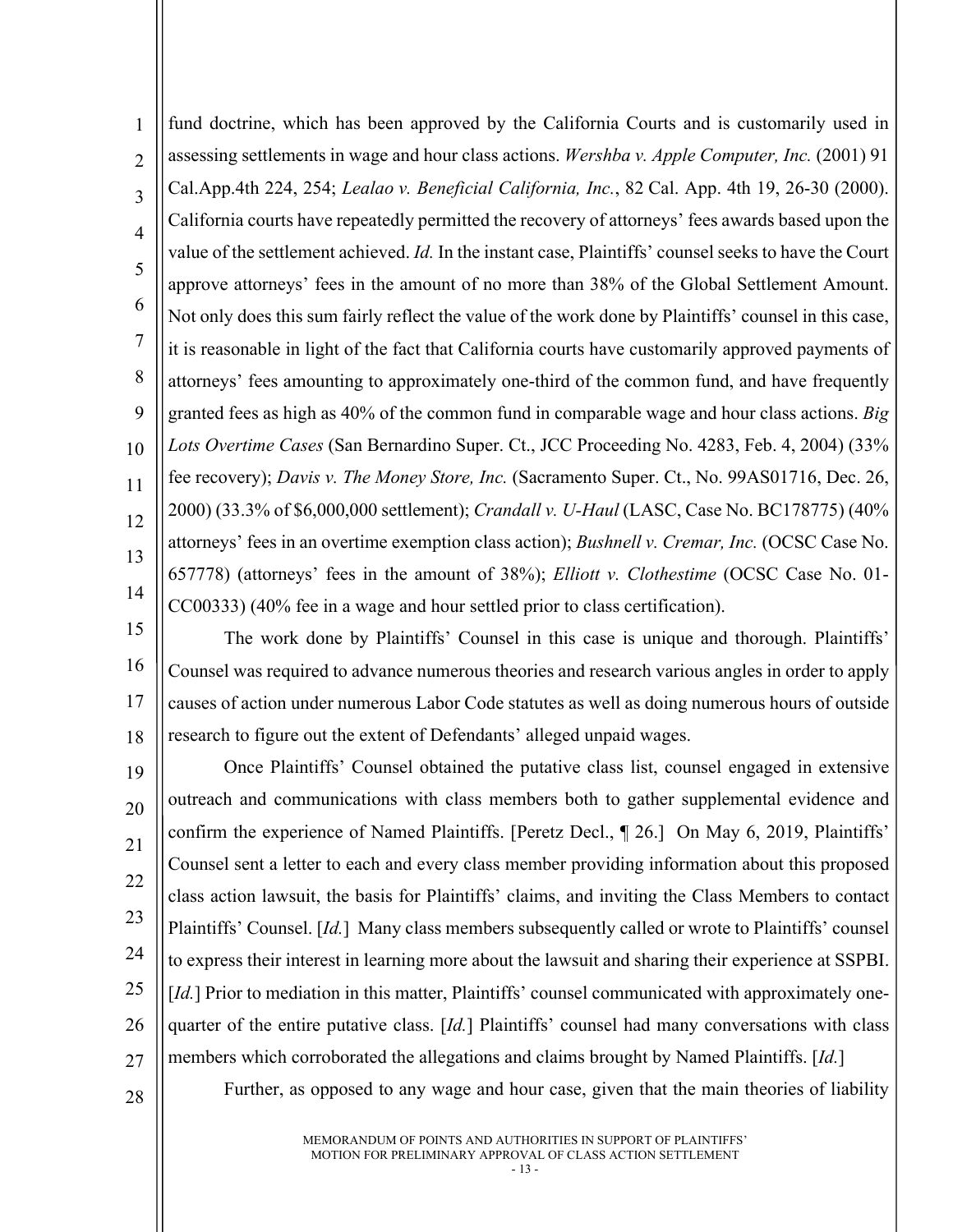$\overline{2}$ 3 4 5 6 against Defendants in this case were based on alleged torts as well as the Labor Code, Plaintiffs' Counsel was looking at a reasonable way to recover fees in addition to any recovery made for the alleged damages. In that sense, this case was a tort action and thus should be treated as such when it comes to determining the attorneys' fees award for Plaintiffs' Counsel. It is common in any contingency arrangement for tort recovery to seek for 40% and even 45% of the total recovery at this stage of the litigation. This case should be of no exception and thus the award of attorneys' fees is reasonable for that reason.

7 8 9 10 11 12 13 14 15 Finally, when it became clear that Defendants' financial condition would be a significant issue, Plaintiffs' counsel acted vigorously to maximize the potential recovery to the Class. [Peretz Decl., ¶ 27.] Plaintiffs' counsel requested and reviewed extensive financial documents for both SSPBI and Lopez individually, including bank statements, 401k statements, brokerage quarterly statements, and savings plans. [*Id.*] Once SSPBI filed for bankruptcy, Plaintiffs' counsel hired their own independent bankruptcy counsel to perform an asset analysis and advise on potential avenues to recover from SSPBI's estate. [*Id.*] Plaintiffs' counsel conducted lengthy negotiations with the Trustee, and with Lopez's civil and bankruptcy counsel. [*Id.*] Given the financial obstacles and bankruptcy filings in this case, a global settlement of approximately \$170,000 represents an excellent outcome on behalf of the class. [*Id.*]

- 16 17 18 19 In the instant case, calculating attorneys' fees on the basis of a percentage of the total settlement yields *no less than* \$65,000 in fees. Plaintiffs' Counsel submits that given the outstanding results obtained by counsel, this Court should approve an award of attorneys' fees equivalent to 38% of the total settlement amount.
	- 20

1

# <span id="page-17-0"></span>**E. The Proposed Notice is Adequate and Meets All Necessary Requirements**

21 22 23 24 25 26 27 28 In order to protect the rights of absent class members, the court must provide the best notice practicable to class members of a potential class action settlement. *Phillips Petroleum Co. v. Shutts* (1985) 472 U.S. 797, 811-12; *Eisen v. Carlisle & Jacquelin* (1974) 417 U.S. 156, 174-175. The primary purpose of procedural due process is to provide affected parties with the right to be heard at a meaningful time and in a meaningful manner. It does not guarantee any particular procedure but rather requires only notice reasonably calculated to apprise interested parties of the pendency of the action affecting their interests and an opportunity to present their objections. *Ryan v. California Interscholastic Federation - San Diego Section* (2001) 94 Cal. App. 4th 1048, 1072. Such notice meets due process standards. *Phillips*, 472 U.S. at 812.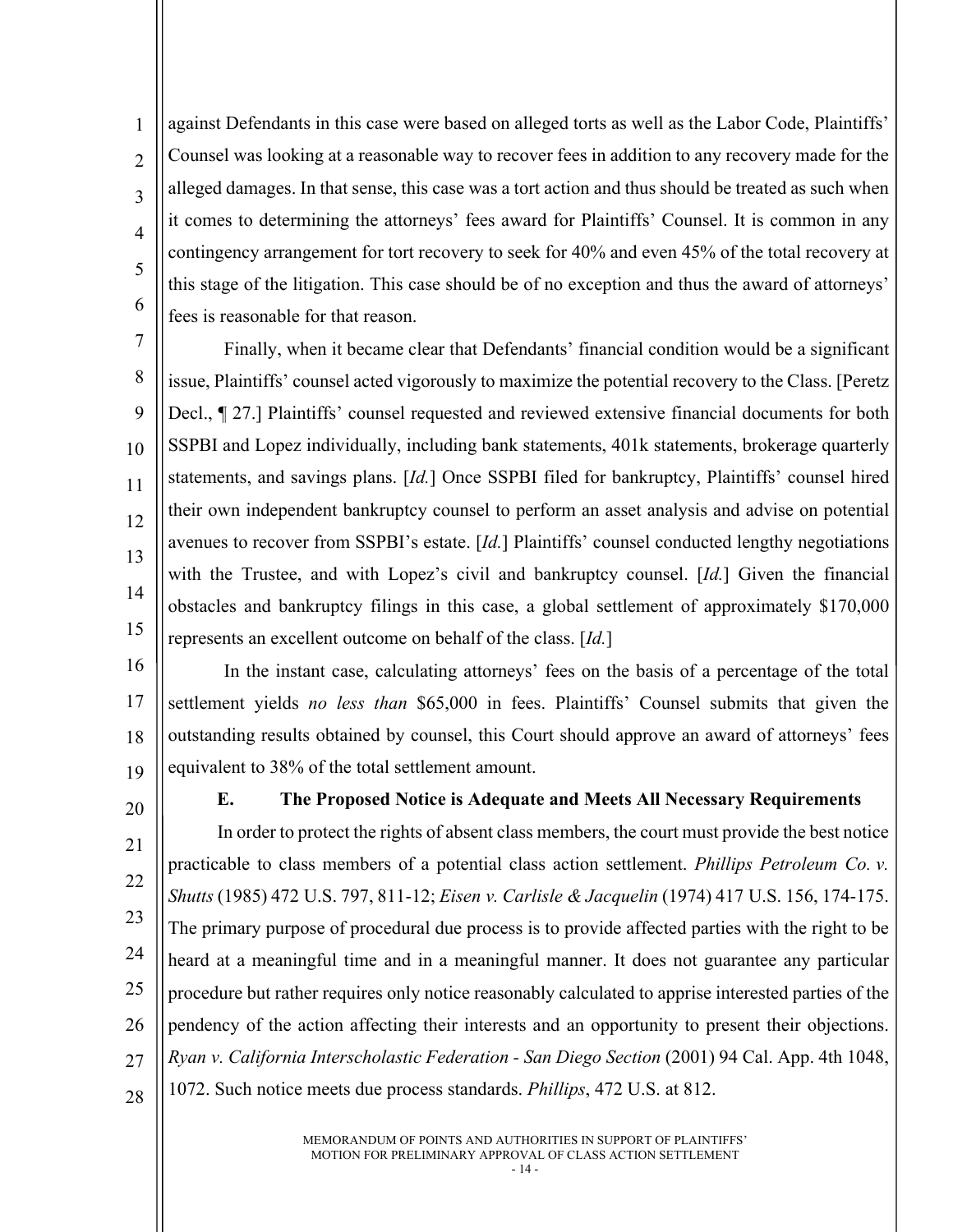1  $\overline{2}$ 3 4 5 6 7 8 Preliminary approval of the settlement will enable notice to go out to Settlement Class Members in the best practicable manner calculated to ensure that class members are alerted to the terms of the settlement and allowed to protect their rights under it. The parties' proposed notice plan is as follows: Simpluris, who is experienced in similar cases, will act as Settlement Administrator. [Peretz Decl., 1 28; Simpluris Decl., 1 2-6 & Exhibits A-B.] Under an agreement reached with Simpluris, the total costs of administering the fund, including the cost of providing Notice to the Class Members will not exceed \$5,000. [Peretz Decl., Exhibit 1 at Section I ¶ 5; *see also* Simpluris Decl., Exhibit C (initial estimate \$4,591 from Simpluris).] Under the terms of the Settlement Agreement, these costs will be paid out of the Global Settlement Amount.

 $\overline{Q}$ 10

11

12

The Claims Process will proceed as follows:

a. Within fourteen (14) calendar days after preliminary approval of this Agreement, Defendants shall provide to the Claims Administrator the name, last-known address, social security number, and dates of employment for each Class Member (the "Class Data").

13 14 15 b. Within ten (10) calendar days after receiving the Class Data, the Claims Administrator shall send to each Class Member, by email if available or otherwise by first-class mail, the court-approved Notice, Request for Exclusion Form and appropriate Claim Form (collectively, the "Notice Packets").

16

17 18 19 c. Within sixty (60) calendar days from the date the Notice Packets are mailed by the Claims Administrator (the "Claims Period"), Class Members shall return their Claim Forms, any Objection, and/or Request for Exclusion directly to the Claims Administrator at the address indicated on the Claim Form.

20 21 22 d. In the event a Class Member timely returns a Claim Form that is signed, dated and completed in full, the Claim Form shall be deemed valid, and any such Class Member becomes a Settlement Class Member and will receive the appropriate amount of the Gross Settlement Amount.

23 24 25 26 27 28 e. In the event a Class Member timely returns a Claim Form that is not signed, dated and/or completed in full, the Claims Administrator shall send one, but not more than one, deficiency notice to that Class Member advising the Class Member to cure the deficiency. Any Class Member who receives a deficiency notice must cure the deficiency within fifteen (15) calendar days from the date of mailing of the deficiency notice or by the close of the Claims Period, whichever is later; the corrected Claim Form must be postmarked no later than the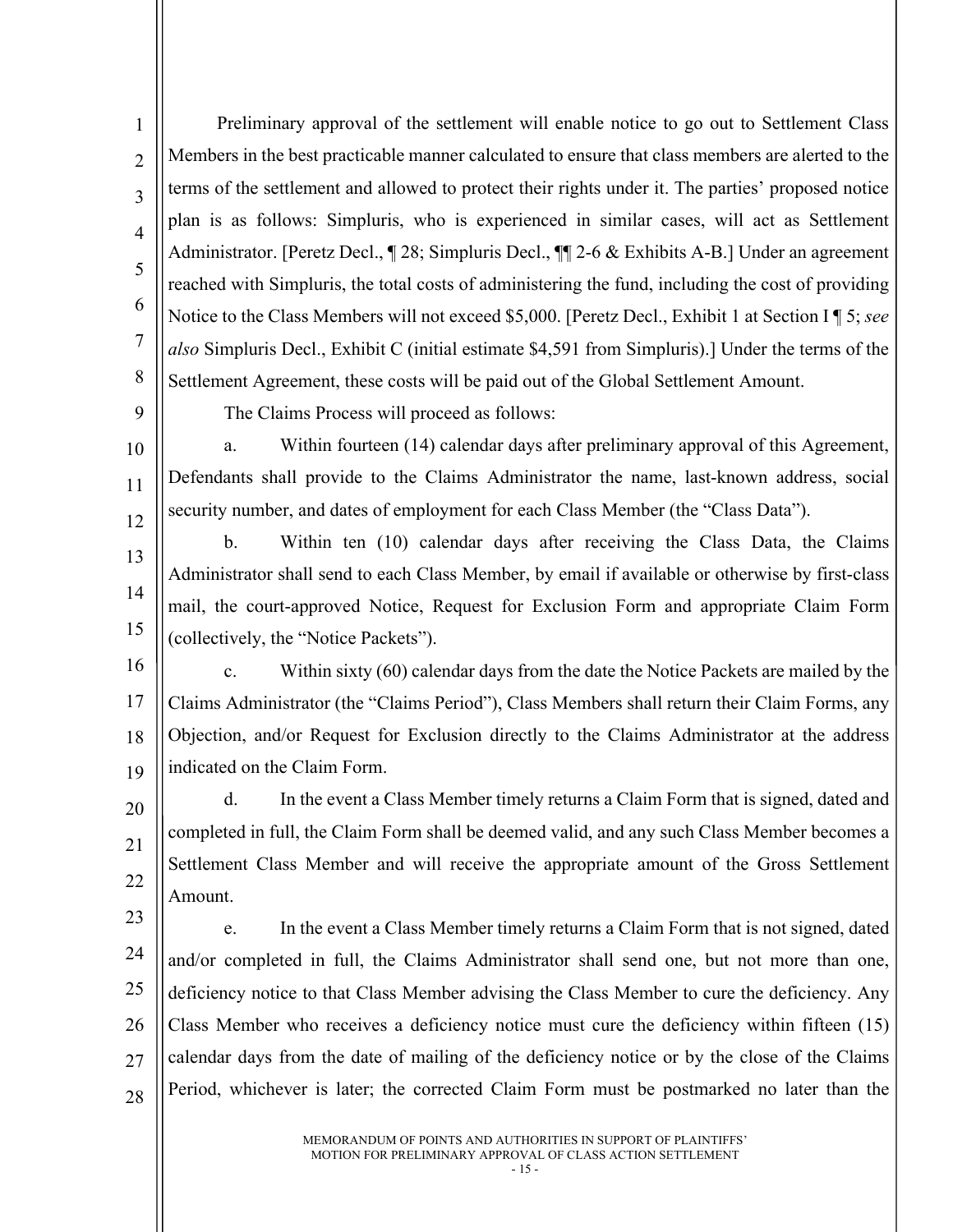fifteenth (15th) day after the date of mailing of the deficiency notice or it will not be honored, the Claim Form shall be deemed invalid, and any such Class Member becomes a Settlement Class Member but will receive no amount of the Gross Settlement Amount.

f. In the event a Class Member returns any materials (including a Claim Form and/or a Request for Exclusion) postmarked after the close of the Claims Period, it will not be honored and shall be deemed invalid, any such Class Member will become a Settlement Class Member but will receive no amount of the Gross Settlement Amount.

8 9 g. In the event a Class Member does not respond by the close of the Claims Period, their Claim Form shall be deemed invalid, any such Class Member will become a Settlement Class Member but will receive no amount of the Gross Settlement Amount.

10 11 12 13 h. In the event a Class Member timely returns a Claim Form that is signed, dated and completed in full — together with a Request for Exclusion — the Claim Form shall be deemed valid, and the Claims Administrator will contact the Class Member for clarification of the Class Member's intent.

> • If the Class Member fails to provide clarification during the Claims Period, his or her request for exclusion will be deemed void as if no request were made at all, and that Class Member will become a Settlement Class Member and will receive the appropriate amount of the Gross Settlement Amount.

• If the Class Member confirms his or her decision to be excluded during the Claims Period, then that Class Member will be excluded as a Settlement Class Member, will receive no amount of the Gross Settlement Amount, and will have opted-out of the Settlement. Any Class Member who opts-out of the Settlement will not be bound by the Settlement or have any right to object to, appeal, or comment on it.

22 23 24 25 26 27 j. If any mailed Notice Packets are returned as undeliverable, then the Class Administrator shall have forty-five (45) days from receipt of notice that a Notice Packet was undeliverable to perform one "skip trace" or similar search and to re-mail the same Notice Packet (or a true and correct copy thereof) to any new addresses disclosed by such search via first-class regular U.S. Mail indicating on the Notice the date it was re-mailed, and including written notice that a Class Member has fifteen (15) days to respond to a re-mailed Notice via either Objection or Opt-Out Request.

28

1

 $\overline{2}$ 

3

4

5

6

7

14

15

16

17

18

19

20

21

k. The Claims Administrator shall keep counsel for Plaintiffs and Defendants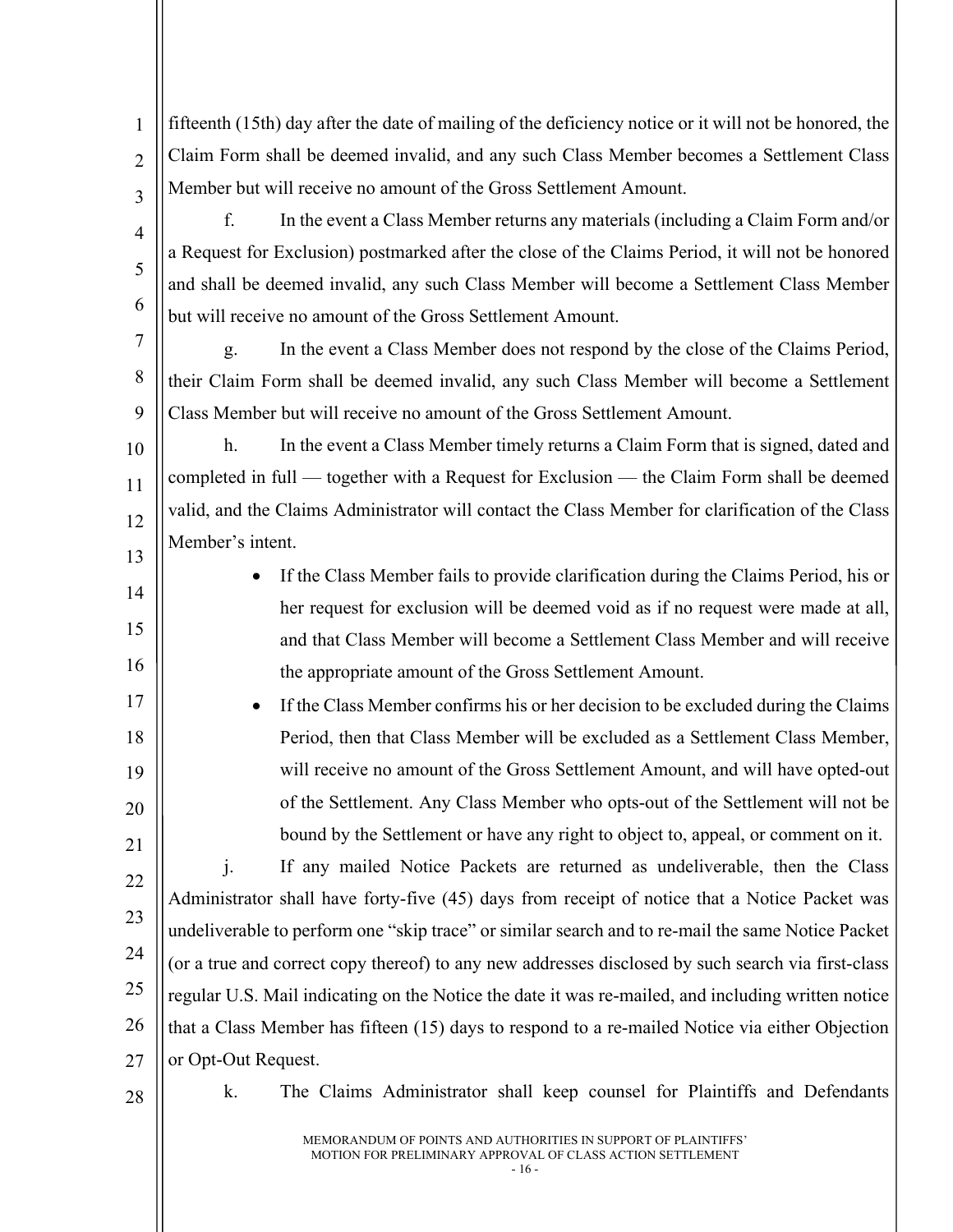1 apprised of all mailings related to this Agreement.

 $\mathfrak{D}$ 3 4 l. Within ten (10) days following the conclusion of the Claims Period, the Claims Administrator shall provide a certified list to counsel for Plaintiffs and Defendants of which claims were timely filed, which are valid, which are invalid, and:

- which Class Members have become a Settlement Class Member and will receive some amount of the Gross Settlement Amount (and identify the amount);
- which Class Members have become a Settlement Class Member but will receive no amount of the Gross Settlement Amount; and
- which Class Members have timely requested exclusion from the Class and will be excluded as a Settlement Class Member, will receive no amount of the Gross Settlement Amount, and have opted-out of the Settlement.

#### **F. Class Members Have the Opportunity to Opt Out or Object**

<span id="page-20-0"></span>The Settlement provides a simple method for Class Members to opt out, by sending the Administrator a written statement of desire to be excluded from the class action, or to object to its terms.<sup>[3](#page-20-1)</sup> Class Members who file a timely written objection may appear and be heard at the Final Settlement Heating, the date, time and location of which will be specified in the notice.

15 16 17 18 19 20 If a Settlement Class Member timely disputes the amount of his or her claim, Plaintiffs' Counsel shall make a good faith effort to resolve the dispute informally. If no agreement is reached, the dispute shall be submitted to the Claims Administrator, who shall examine the records in an attempt to resolve the dispute. The Claims Administrator will make every effort to resolve any such disputes prior to final approval of this Settlement. In no event, however, will any such dispute provide any basis whatsoever to delay, or object to, the Settlement or its final approval.

21 22 23 24 25 These procedures fully protect the rights of Class Members under the settlement, or to proceed on their own if they wish outside the settlement. They warrant preliminary approval, authorizing the parties to proceed to present the settlement terms to the class and for them and Class Members to present to the Court the Class' response to the settlement terms before the Court considers whether to grant final approval.

26 27

///

<span id="page-20-1"></span>28

5

6

7

8

 $\overline{Q}$ 

10

11

12

13

14

 $3$  Class Members who opt out but then change their minds during the notice response period may withdraw their request for exclusion.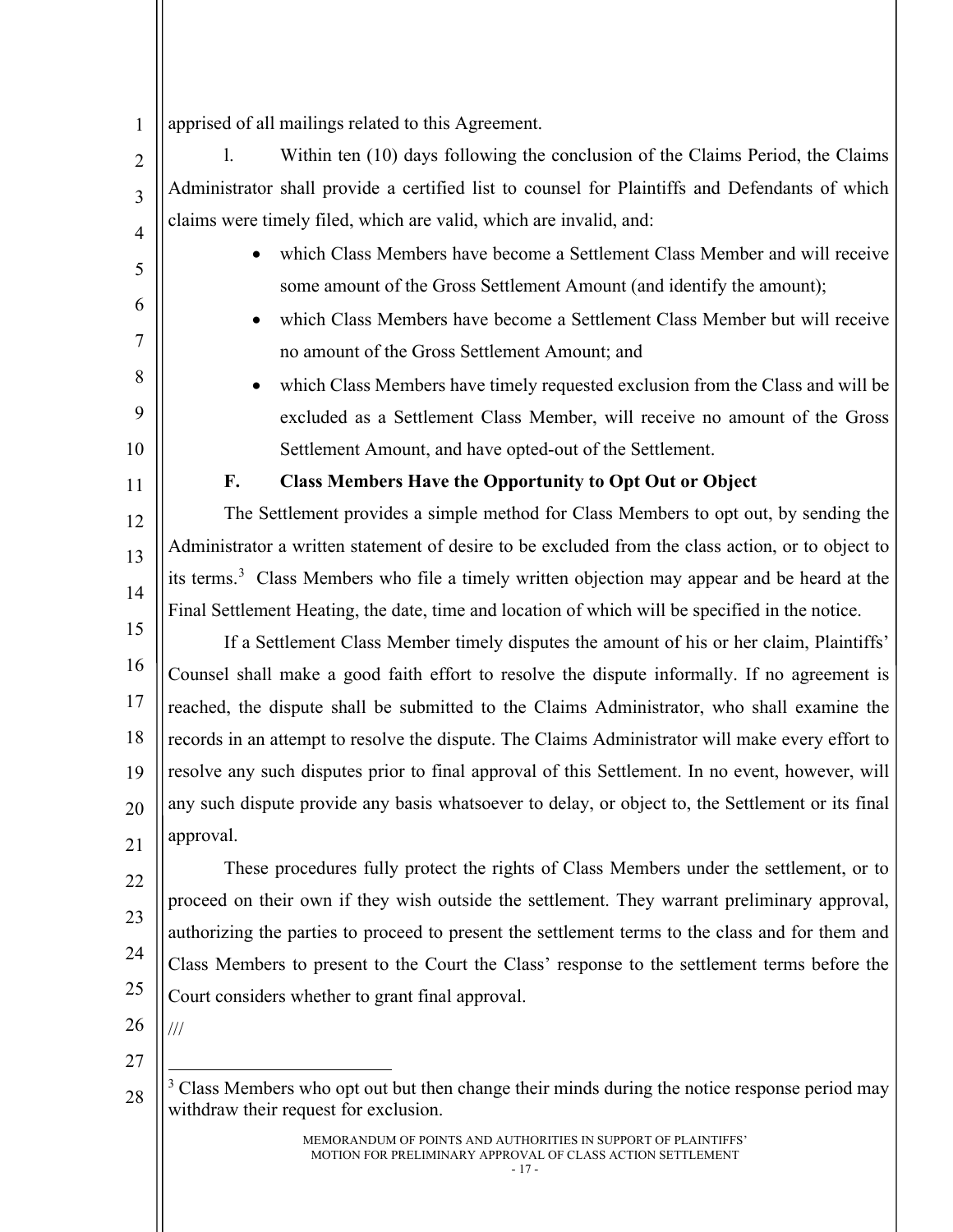# 1  $\mathfrak{D}$

3

4

5

6

7

#### <span id="page-21-0"></span>**V. CONDITIONAL CLASS CERTIFICATION**

California Code of Civil Procedure § 382 authorizes class actions "when the question is one of a common or general interest, of many persons, or when the parties are numerous, and it is impracticable to bring them all before the court . . . ." Code of Civil Procedure § 382; *Sav-On Drug Stores v. Superior Court* (2004) 34 Cal.4th 319, 326. Class certification is appropriate where Plaintiffs establish: (1) the presence of an ascertainable class; and (2) a well-defined community of interest among the class members. *Sav-On*, 34 Cal.4th at 326 (citing *Lockheed Martin Corp. v. Superior Court* (2003) 29 Cal.4th 1096, 1104).

8 9 10 11 12 13 14 As has been made clear by the discussion of the evidence above, (a) this class is ascertainable and numerous, as the parties already have the class list and contact information for each class member, and the class consists of approximately 94 persons; (b) there is a well-defined community of interest among the class members, as they were all subject to the same employment practices and policies; (c) a class action is superior to other means of resolving this suit, individual trials for over 50 individuals would be impractical and a waste of judicial resources; and (d) The Class Representatives and Class Counsel can adequately represent the class.

15 16 17 18 Proposed class counsel — Peretz & Associates — has extensive experience litigating complex class actions, including wage and hour class cases, and employment and labor actions. [Peretz Decl., ¶ 29 & Exhibit 5 (class action final approval orders).] In light of this experience, there is little doubt that class counsel is "qualified, experienced and generally able to conduct the proposed litigation." *Miller v. Woods* (1983) 148 Cal.App.3d 862, 874.

19 20 21 22 23 24 Plaintiffs are typical of the proposed class members because they are members of the proposed class, their claims arise from the same course of conduct that gives rise to the proposed class members' claims, and their claims are based on the same legal theory as the claims of the proposed class. [Cline Decl., ¶¶ 2-12; Cho Decl., ¶¶ 2-14; Pacheco Decl., ¶¶ 2-13; Diaz Decl., ¶¶ 2-11.] This Settlement of Class Action Claims was stipulated and agreed upon. [Peretz Decl., Exhibit 1.] As such, in light of the above, the class should receive conditional certification for the purposes of settlement.

25

<span id="page-21-1"></span>**VI. CONCLUSION**

26 27 28 For the foregoing reasons, Plaintiffs submit that the settlement is fair, adequate and reasonable. Plaintiffs' Counsel believes that the settlement is in the best interests of the Plaintiffs and the Class. Under the applicable class and collective action standards, the Parties request that